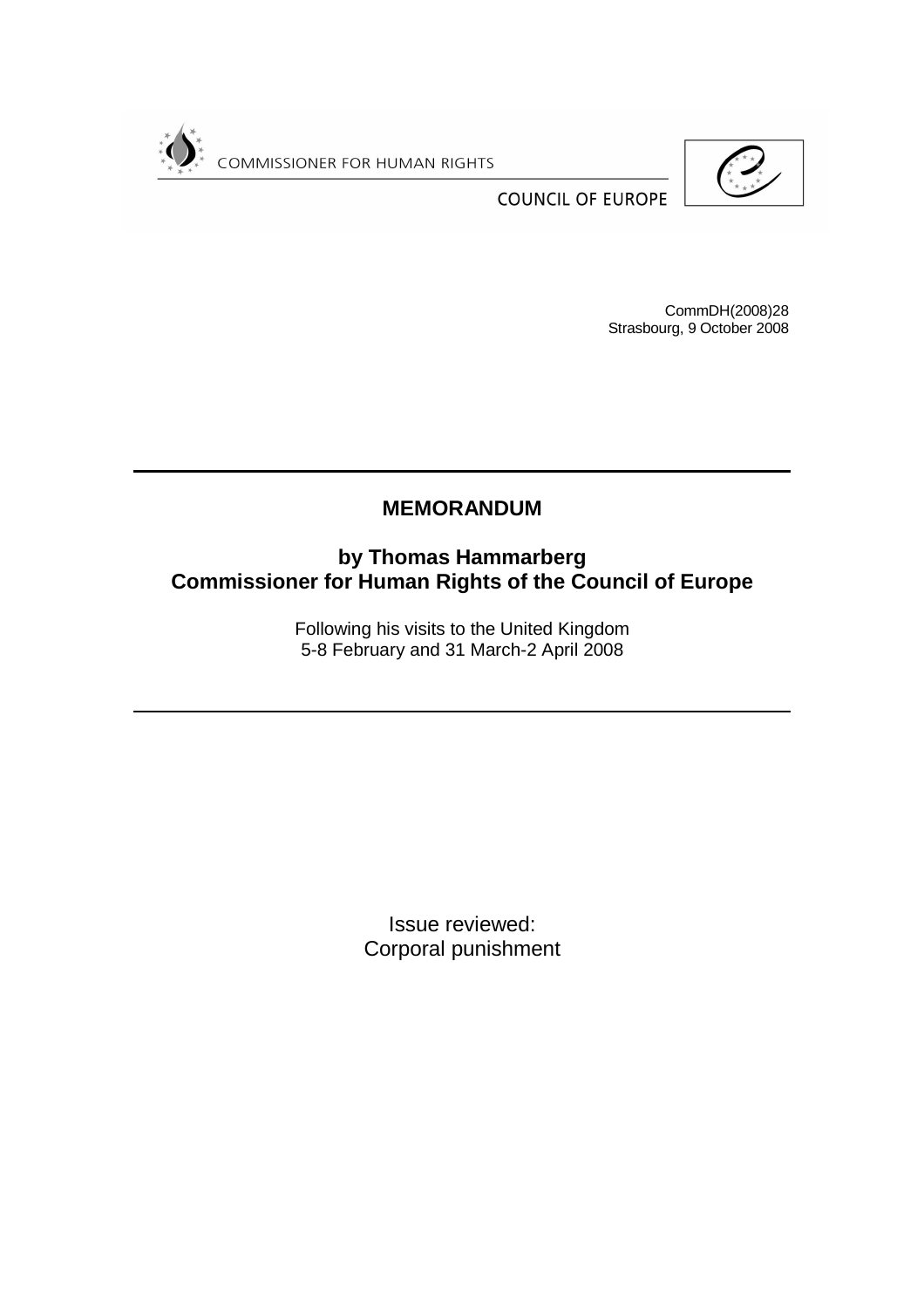#### **Executive Summary**

Commissioner Thomas Hammarberg and his delegation visited the United Kingdom from 5 to 8 February and from 31 March to 2 April 2008. In the course of these visits the Commissioner held discussions with State authorities and non-governmental organizations on certain human rights issues, including corporal punishment. Among the State authorities contacted was Mr. Ed Balls, Secretary of State (Department for Children, Schools and Families). The Commissioner focused during both his visits on the following major issues relating to corporal punishment, commented on in detail in the present Memorandum:

### **Laws on corporal punishment in the UK**

The Commissioner is very concerned about section 58 of the Children Act 2004 in England and Wales, which reflects the availability of the "reasonable punishment" defence for parents charged with common assault, removing use of the defence from those charged with more serious assaults (actual and grievous bodily harm, wounding, etc). In Northern Ireland, the law is similar to that for England and Wales. In Scotland, section 51 of the Criminal Justice (Scotland) Act 2003 introduced the concept of "justifiable assault" of children, defining hitting with implements, blows to the head and shaking to be unjustifiable. The Commissioner emphasises that laws allowing the definition of "justifiable assaults" and ''reasonable punishments'' on children are not compliant with international human rights standards. That children, uniquely, should have less protection under the criminal law from assault is additionally discriminatory and unimaginable, given children's obvious special vulnerability.

# **Review of Section 58 process**

The Commissioner welcomed the review of section 58 in 2007 commissioned by the Department for Children, Schools and Families, which included a broad public consultation on discipline and physical punishment and a review of some other evidence. The Commissioner was surprised to find out that, when it issued the results of the review the Department concluded that the law would be retained in its present form "in the absence of evidence it is not working satisfactorily".

The Commissioner notes that the Department appears to have overlooked or dismissed the overwhelming response to the broad consultation which was in favour of banning physical punishment of children and for children to enjoy the same rights to protection as adults. In contrast to the views expressed by professionals view and those of the UK's four Children's Commissioners, the Government appears to feel that a complete ban on corporal punishment would be a step too far in relation to intervention in family life: "… unless there are clear reasons to intervene, parents should be able to bring up their children as they see fit"<sup>1</sup>." The Commissioner also regrets that international human rights obligations were not an explicit part of the formal review of Section 58.

#### **Law reform and recommendation**

 $\overline{1}$ 

During his missions the Commissioner noted that there is acceptance among Government ministers that legislation to completely remove the "reasonable punishment" defence in England, Wales and Northern Ireland, has become inevitable. In this regard the Commissioner welcomes the change in language when talking about corporal punishment and notes that the government now "does not condone smacking". Without a change in the law, however, this position of not condoning smacking lacks credibility.

The Commissioner notes that since his visits to the UK, the Committee on the Elimination of Discrimination against Women and the Committee on the Rights of the Child have both recommended that the UK should prohibit all corporal punishment. This is the third such recommendation from the Committee on the Rights of the Child; the Committee urges the

<sup>&</sup>lt;sup>1</sup> Review of Section 58 of the Children Act 2004, Department for Children, Schools and Families, para. 55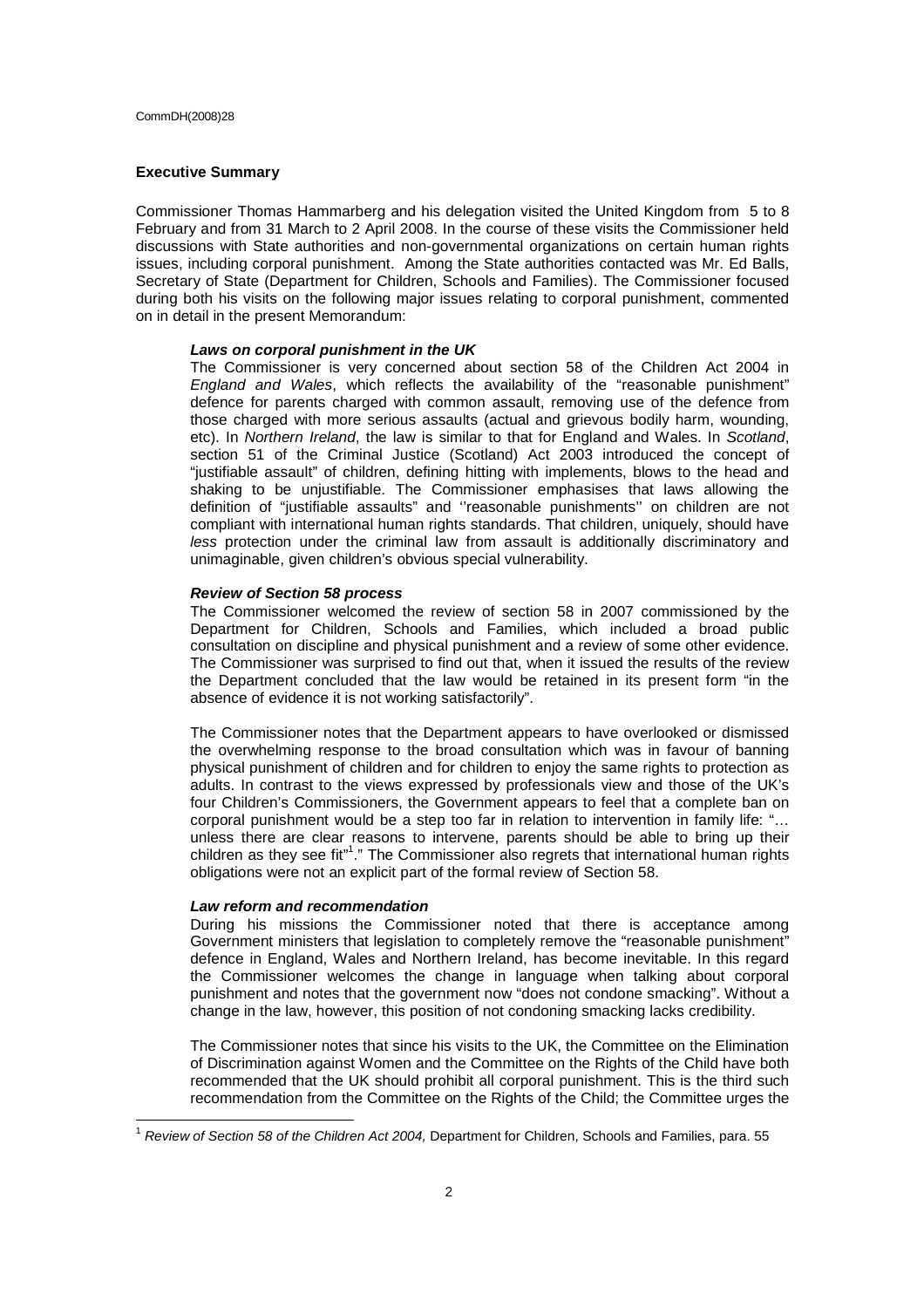UK to "prohibit as a matter of priority all corporal punishment in the family, including through the repeal of all legal defences, in England and Wales, Scotland, and Northern Ireland …"(CRC/C/GBR/CO/4, para. 42). **Therefore the Commissioner recommends that the "reasonable punishment" defence should be removed completely by amendment to section 58 of the Children Act 2004 for England and Wales and to article 2 of The Law Reform (Miscellaneous Provisions) (Northern Ireland) Order 2006. He also recommends that section 51 of the Criminal Justice (Scotland) Act 2003 should be reformed similarly to remove the concept of "justifiable assault" of children and ensure that the criminal law applies equally to assaults on children.** 

The UK authorities' response is appended to the present Memorandum.

### **A. Introductory remarks**

- 1. This Memorandum is based on two visits to the United Kingdom by the Commissioner for Human Rights (the Commissioner) on 5-8 February and 31 March-2 April 2008, during which he held discussions with State authorities and non-governmental organizations on certain human rights issues. $^2$  On 1 April the Commissioner spoke with Mr. Ed Balls, Secretary of State (Department for Children, Schools and Families). This Memorandum deals with the aspects of the visits relating to corporal punishment in the United Kingdom.
- 2. It should be noted that the Commissioner already exchanged detailed correspondence on this topic with the Department during 2007/8. This memorandum builds on this correspondence and discussion. The memorandum also takes into account the UK's reporting to, and examination by international and regional human rights mechanisms as well as the lengthy and continuing supervision by the Committee of Ministers of a 1998 European Court judgment (A v UK, a case that involves the protection of children, as particularly vulnerable individuals, from degrading punishment in breach of article 3). The Commissioner notes that this process is still outstanding after almost a decade.
- 3. A majority of the Council of Europe member states have either achieved full prohibition or publicly committed themselves to introduce legislation to prohibit all corporal punishment of children, in line with international and regional human rights standards outlined below<sup>3</sup>. Full prohibition has so far been achieved by 18 member states, with at least 7 others committed to doing the same within the near future. The UK belongs to a minority of member states which have neither achieved full prohibition of corporal punishment nor committed themselves publicly to it. Its laws actually persist in allowing parents and some other carers to justify some level of violence as 'reasonable' when it is regarded as discipline.

### **B. Prevalence of corporal punishment in the UK**

4. It appears that the UK Government has not commissioned research which would provide a near-accurate measure of the prevalence of physical violence against children in the family since the mid-1990s, when the Department of Health commissioned a large-scale "Community Study of Physical Violence to Children in the Home and Associated

<sup>&</sup>lt;u>2</u><br><sup>2</sup> During his first visit the Commissioner was accompanied by his Advisor Mr. Dennis Van Der Veur and his Personal Assistant Ms Sandra Ferreira; during his second visit the Commissioner was accompanied by his

Advisors Mr. Nikolaos Sitaropoulos and Mr. Dennis Van Der Veur.<br><sup>3</sup> See also *The right not to be hit: also a children's right*, CommDH/IssuePaper(2006)1Rev; Revised January 2008.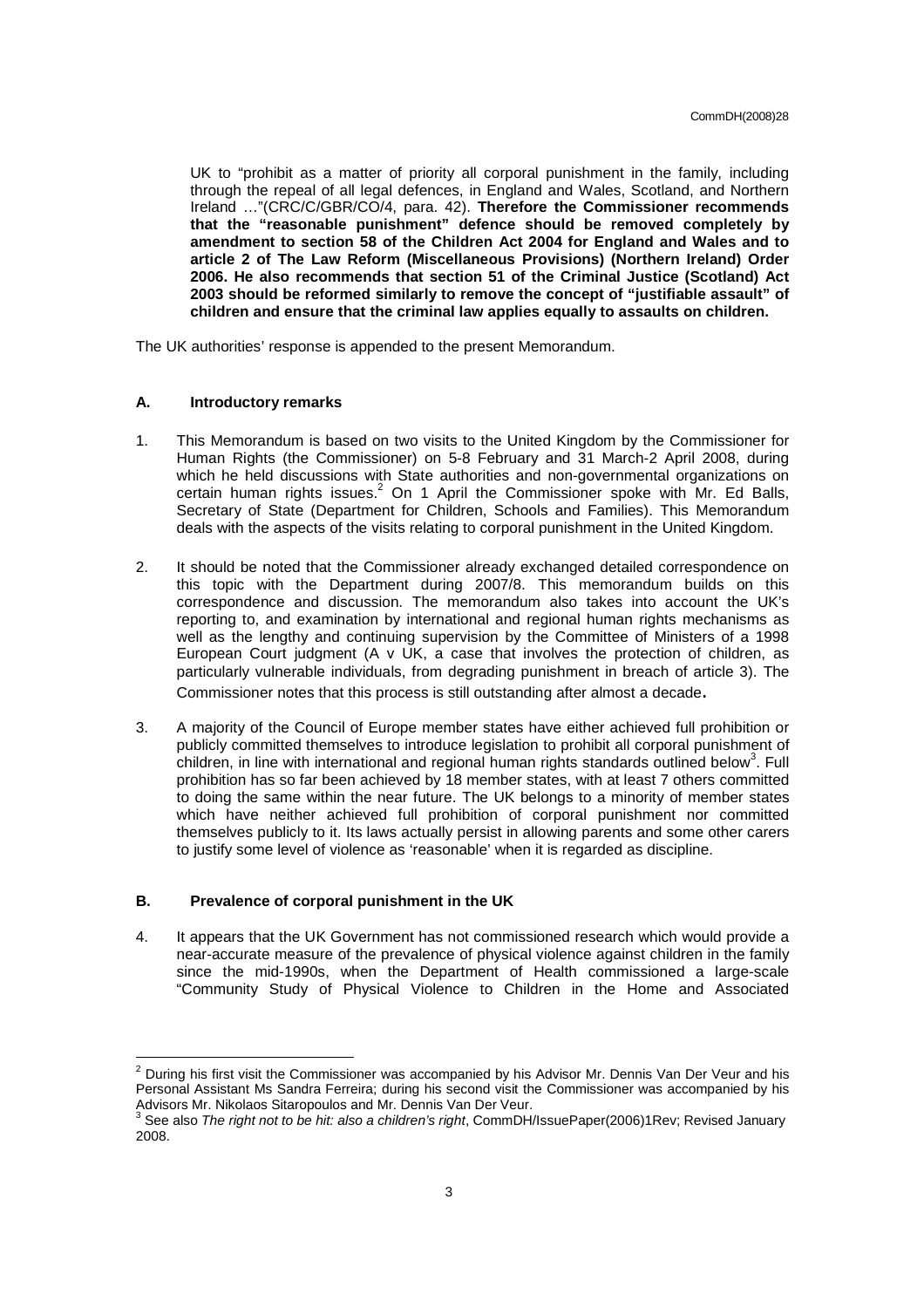Variables".<sup>4</sup> However, the Commissioner has received summaries of other more recent information, made in submissions by the National Society for the Prevention of Cruelty to Children (NSPCC) to the Council of Europe's Committee of Ministers.

- 5. Figures from 2006-2007, received from the national child helpline, ChildLine, show that 14,561 children were counselled about physical abuse. 88% of these children had been assaulted by a family member (33% by mothers, 29% by fathers and 11% by both parents). Sufficient data was supplied by 5,262 of the children to record that of these callers, 52% mentioned being hit with an object, 24% experienced "wounding" and 45% being bruised.
- 6. The Commissioner also received information from ChildLine Scotland<sup>5</sup> which shows that in the period April 2006 to March 2007 almost 4,900 of the children and young people who called ChildLine Scotland were being physically abused. 42% of the 3,600 children whose main concern was being physically abused gave ChildLine fairly detailed information about their abuse. Of this group 52% said they were hurt with the use of an object, 33% had bruising and 14% were wounded. The organisation comments: "Plainly, all this punishment/treatment would be found to breach article 3. This does not give us any comfort that changes in legislation in Scotland have improved the experiences for our children, in fact numbers of children and young people being hurt in this way and talking to ChildLine Scotland have increased."
- 7. A major UK retrospective study, commissioned by the NSPCC, interviewing young people aged 18 to 24 about their childhood (a large random probability sample), assessed seven per cent of the sample as having experienced serious physical abuse by parents or carers, 14% as experiencing intermediate abuse, and three per cent as having "cause for concern". A fifth of the whole sample reported that they had experienced injury on at least one occasion as a result of the treatment they received. This was most often bruising, but small proportions reported other injuries including head injuries, broken bones and burns. Inevitably, retrospective studies of this kind do not record assaults in early childhood.<sup>6</sup>
- 8. A nationally representative survey of parents, children and discipline across Britain, for the Economic and Social Research Council, revealed in 2003 that 9% of parents reported using "severe" physical punishment.
- 9. The Commissioner concludes that further and regular research is needed to measure progress towards the elimination of violence against children. But it is clear from these studies that a very large number of children across the UK are suffering punishment which breaches their rights, including their right to protection from degrading punishment under article 3 of the European Convention.

# **C. International human rights framework and standards**

10. Almost all other international and regional treaty monitoring bodies have strongly confirmed in a variety of ways that the corporal punishment of children is not compatible with fundamental human rights principles and legal obligations. Within the United Nations

 $<sup>4</sup>$  The 2007 study into the views of parents which formed part of the Review of section 58, referred to below,</sup> was not a prevalence study.<br><sup>5</sup> A submission made to the Committee of Ministers in February 2008 by Children First (previously the Royal

Scottish Society for the Prevention of Cruelty to Children).<br><sup>6</sup> Cawson, P. et al (2000) Child Maltreatment in the United Kingdom: a Study of the Prevalence of Abuse

and Neglect, NSPCC.<br><sup>7</sup> Economic and Secial

Economic and Social Research Council, Ghate, Hazel and Creighton (2003) National Study of Parents, Children and Discipline in Britain, 2003, ESRC.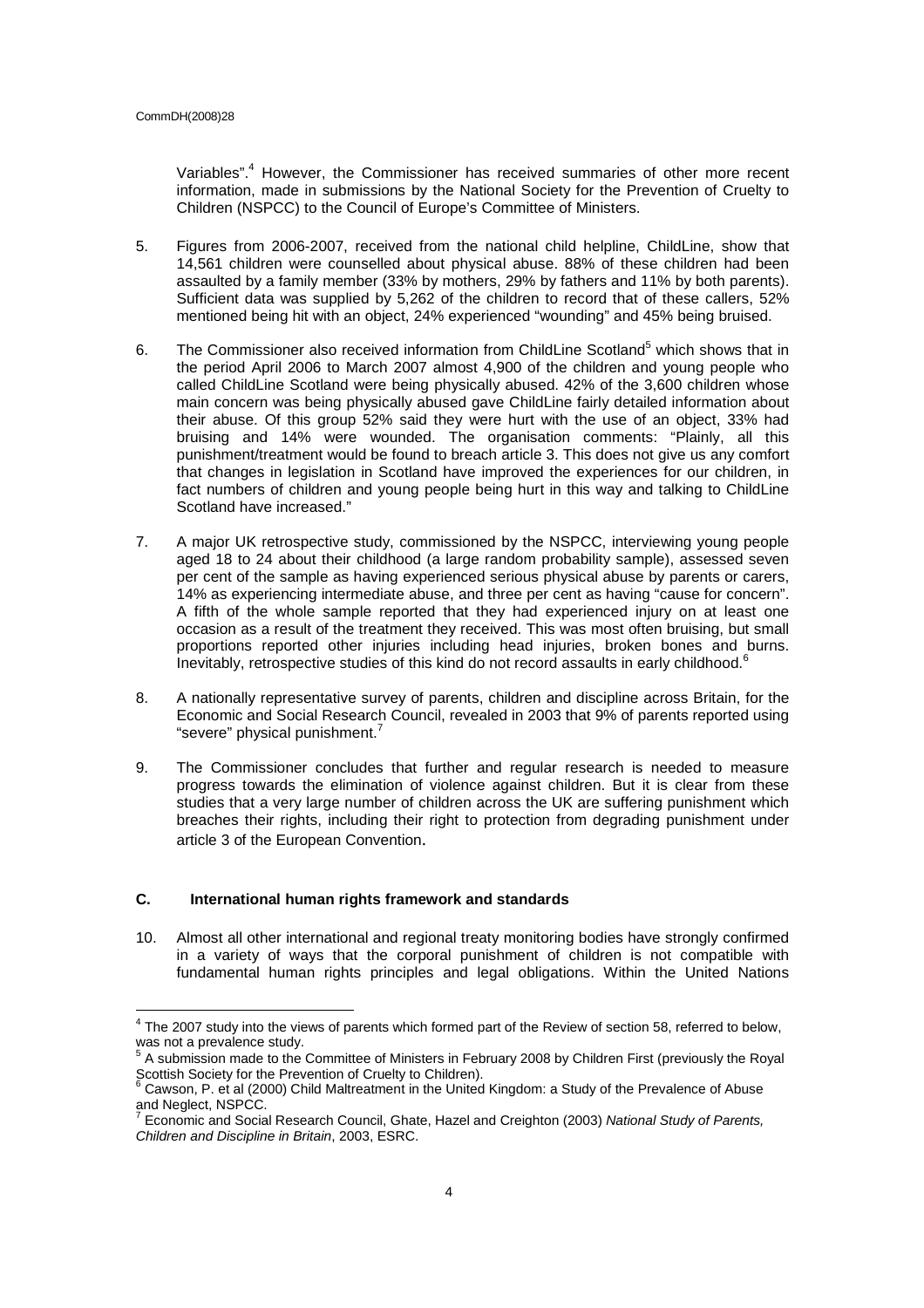system this includes the Human Rights Committee, the Committee on Economic, Social and Cultural Rights, the Committee on the Elimination of Discrimination against Women and the Committee against Torture. Members of the Human Rights Council are taking an equally clear position in the new universal periodic review process.

- 11. The Committee on the Rights of the Child has interpreted the CRC as requiring prohibition and elimination of all corporal punishment "however light" since it started to examine states' reports in 1993. Article 19 requires protection from "all forms of physical and mental violence" while in the care of parents and others. Article 37, echoing article 3 of the ECHR, requires protection from torture or other cruel or degrading treatment or punishment.
- 12. In its General Comment No. 8, issued in June 2006, the Committee emphasises that eliminating violent and humiliating punishment of children, through law reform and other necessary measures, is "an immediate and unqualified obligation" of states parties. Referring to article 19, it notes: "There is no ambiguity: 'all forms of physical or mental violence' does not leave room for any level of legalised violence against children…" <sup>8</sup>
- 13. The Committee provides a broad definition of corporal punishment in its General Comment: "The Committee defines 'corporal' or 'physical' punishment as any punishment in which physical force is used and intended to cause some degree of pain or discomfort, however light. Most involves hitting ('smacking', 'slapping', 'spanking') children, with the hand or with an implement - a whip, stick, belt, shoe, wooden spoon, etc. But it can also involve, for example, kicking, shaking or throwing children, scratching, pinching, biting, pulling hair or boxing ears, forcing children to stay in uncomfortable positions, burning, scalding or forced ingestion (for example, washing children's mouths out with soap or forcing them to swallow hot spices). In the view of the Committee, corporal punishment is invariably degrading. In addition, there are other non-physical forms of punishment that are also cruel and degrading and thus incompatible with the Convention…" (para. 11).
- 14. In applying its consistent interpretation of the CRC to the United Kingdom, in successive concluding observations on the State's first and second reports under the CRC in 1995 and 2002, the Committee has recommended complete removal of the traditional "reasonable chastisement" defence to give children full protection. In 2002, the Committee strongly criticized the UK's retention of the defence and recommended that the UK "with urgency adopt legislation throughout the State party to remove the 'reasonable chastisement' defence and prohibit all corporal punishment in the family and in any other contexts not covered by existing legislation." The Committee stated that any attempt to limit rather than remove the defence would "… not comply with the principles and provisions of the Convention … since they constitute a serious violation of the dignity of the child … Moreover, they suggest that some forms of corporal punishment are acceptable and therefore undermine educational measures to promote positive and non-violent discipline".<sup>9</sup>
- 15. Other international human rights Treaty Bodies have increasingly echoed the Committee on the Rights of the Child in condemning all corporal punishment within their respective mandates. The Committee on Economic, Social and Cultural Rights did so in its concluding observations on the fourth report of the UK under the International Covenant on Economic, Social and Cultural Rights, recommending prohibition of all corporal punishment in the family and referring to "the principle of the dignity of the individual that provides the

 ${}^{8}$ Committee on the Rights of the Child, General Comment No. 8, The right of the child to protection from corporal punishment and other cruel or degrading forms of punishment, para. 18

<sup>&</sup>lt;sup>9</sup>Committee on the Rights of the Child, concluding observations on the UK's second report, 9 October 2002, CRC/C/15/Add.188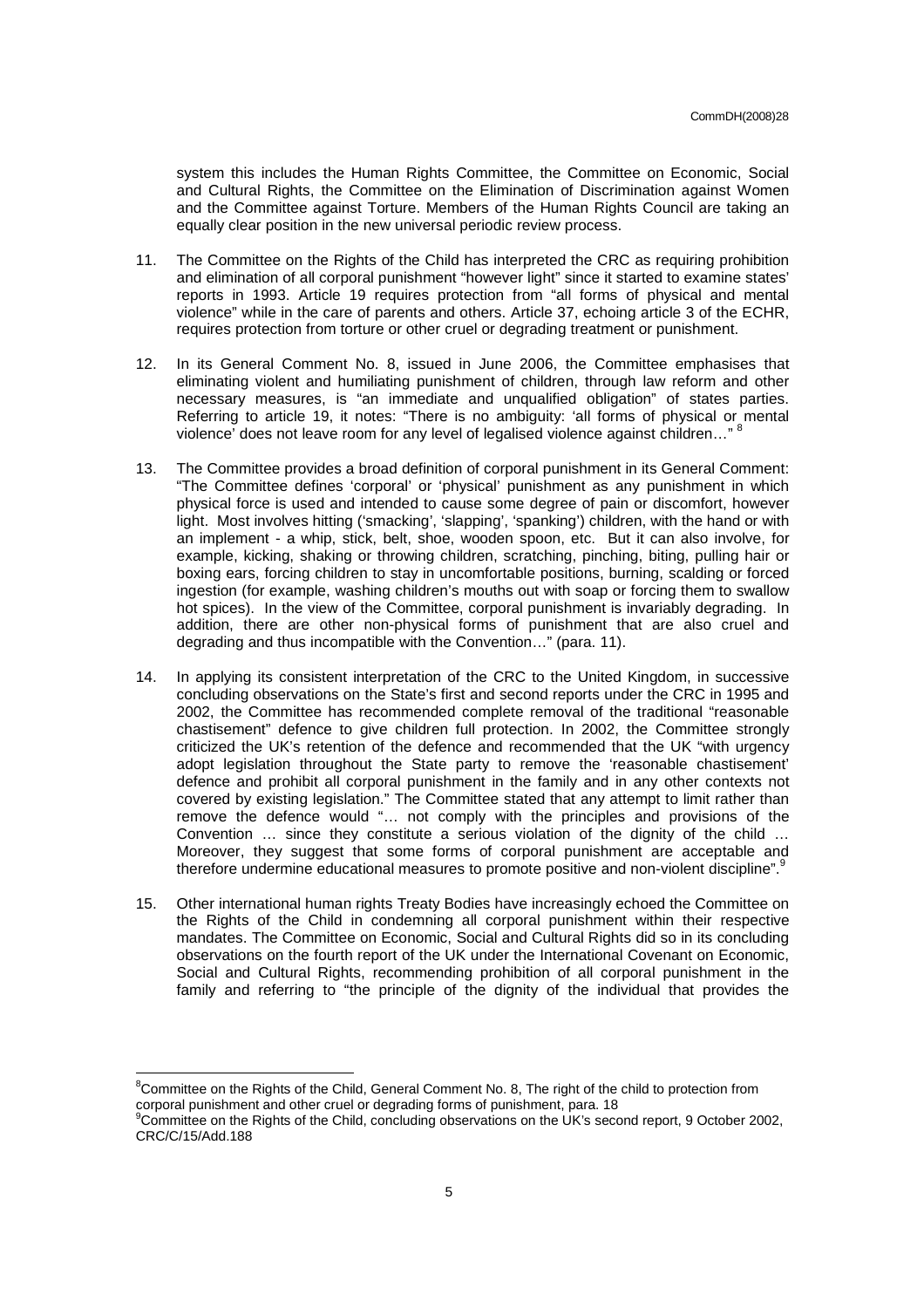foundation for international human rights law".<sup>10</sup> Recently, the Committee on the Elimination of Discrimination against Women, considering the fifth and sixth periodic reports of the UK, also "note[d] with concern that corporal punishment is lawful in the home and constitutes a form of violence against children" and recommended its legislative prohibition.

- 16. The UK has been one of the first states to have its human rights record reviewed under the "Universal Periodic Review" process at the Human Rights Council. The Commissioner notes that other countries raised the issuing of banning all corporal punishment during the review and three are recorded as recommending it in the Report of the Working Group on the UPR $^{12}$ .
- 17. The UN Secretary-General's Study on Violence against Children, which reported to the General Assembly in 2006, included the key messages that no violence against children is justifiable; that children should never receive less protection than adults and that all violence is preventable. The Commissioner notes with appreciation that the UK was a major contributor to funding the Study. The Study urges all States to move quickly to prohibit all forms of violence against children – including all corporal punishment – suggesting a deadline of 2009. The importance of prevention is emphasized: "The first purpose of clear prohibition of violence is educational – to send a clear message across societies that all violence against children is unacceptable and unlawful, to reinforce positive, non-violent social norms." Importantly, the Study underlines the importance of obtaining and responding to the testimonies and experiences of children themselves. Paulo Sérgio Pinheiro, the Independent Expert for the Study, urges all UN member states to "… act now to end children's skepticism about adult promises. Children are tired of being told they are the future. They want to see us fulfil our promises in the present, and enjoy their right to be protected from violence today."
- 18. The Council of Europe has a long history of seeking to protect children from corporal punishment in a range of settings, from the judgments of the European Court of Human Rights in the 1970s, 1980s and 1990s, recommendations of the Committee of Ministers from 1985 and decisions of the European Committee of Social Rights from 2001. In 2004, the Parliamentary Assembly affirmed that: "any corporal punishment of children is in breach of their fundamental right to human dignity and physical integrity. The fact that such corporal punishment is still lawful in certain member states violates the equally fundamental right to the same protection as adults…". The Assembly urged Europe to become a "corporal punishment-free-zone for children".
- 19. The Council is now pursuing its initiative against all corporal punishment, in particular through the transversal project "Building a Europe with and for Children", aiming for universal prohibition, the promotion of positive, non-violent parenting and general awareness-raising on children's rights. On 15 June, the Council of Europe launched a pan-European initiative against corporal punishment of children.
- 20. Corporal punishment was first considered and condemned by the European Commission and Court of Human Rights during the 1970s (in the Isle of Man's penal system for juveniles), and then in decisions and judgments successively condemning corporal punishment in schools, including private schools, in the UK during the 1980s and 1990s.
- 21. In 1998 the Court issued its first judgment on parental corporal punishment, A v UK, which requires the state to provide children as vulnerable individuals with adequate protection,

<sup>&</sup>lt;sup>10</sup> Committee on Economic, Social and Cultural Rights, concluding observations on fourth report of UK under the International Covenant on Economic, Social and Cultural Rights, E/C.12/1/Add.79, 17 May 2002, para. 36.

<sup>11</sup> CEDAW/C/GBR/CO/6, 18 July 2008. <sup>12</sup> A/HRC/WG.6/1/GBR/4, 16 April 2008.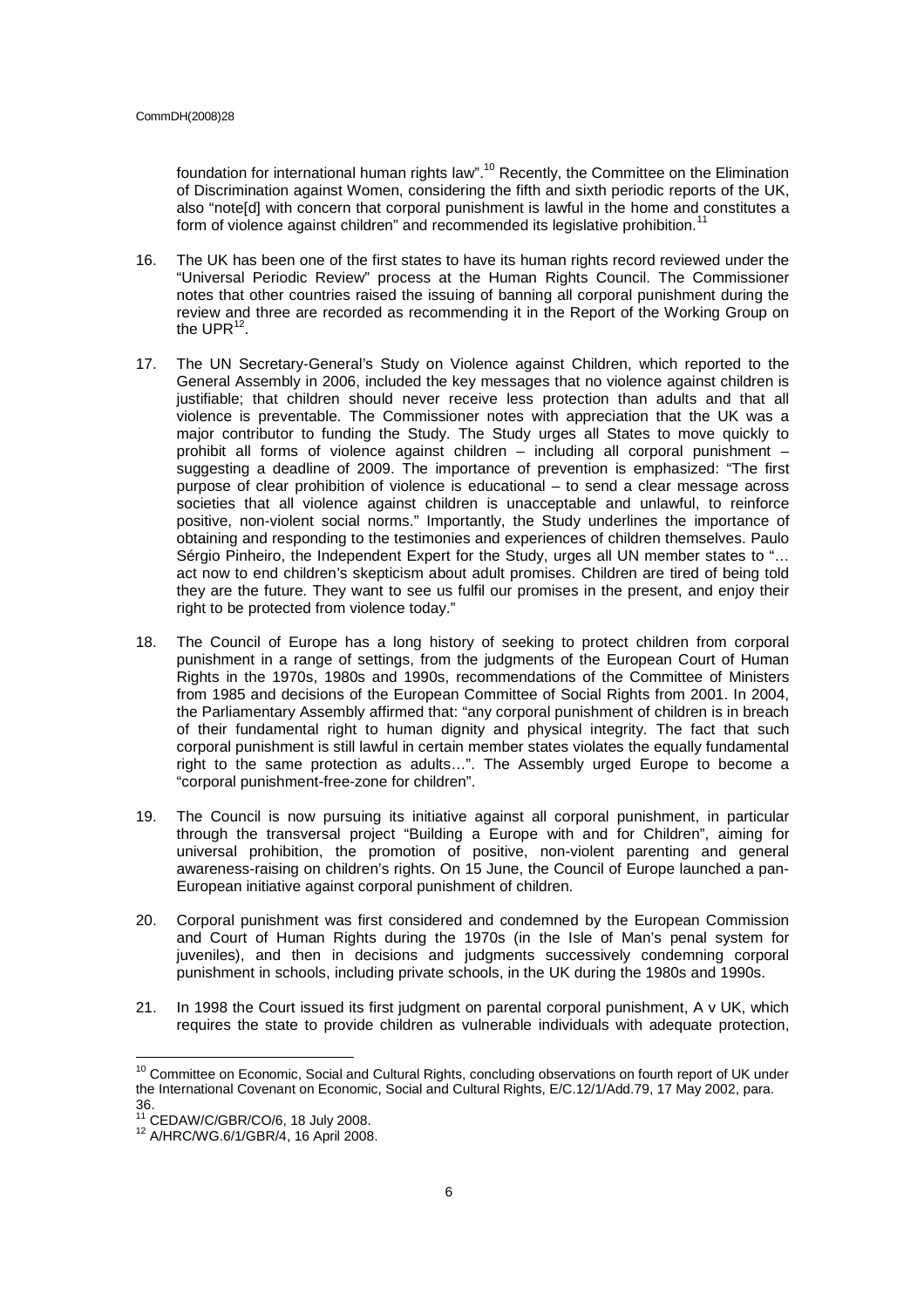including effective deterrence, against degrading punishment in breach of article 3. The European Commission of Human Rights, in its report on the case (A v UK, one of the last cases to be considered by the previous two-tier system of Commission and Court<sup>13</sup>) and also the Court in its judgment, referred to the standards of the Convention on the Rights of the Child (CRC); the Commission referred to the Committee on the Rights of the Child's concluding observations on the UK's first report (1995).

- 22. Since 2000, the European Committee of Social Rights (ECSR), monitoring compliance with the European Social Charter and the Revised Social Charter (the latter not as yet ratified by the UK), has also become concerned about the legality and persistence of corporal punishment. In a 2001 general observation, which referred to the jurisprudence of the Committee on the Rights of the Child and also to the A v UK judgment, the ECSR held "that article 17 [of the Charters] requires a prohibition in legislation against any form of violence against children, whether at school, in other institutions, in their home or elsewhere…" The Committee also noted that it "does not find it acceptable that a society which prohibits any form of physical violence between adults would accept that adults subject children to physical violence." <sup>14</sup>
- 23. In its conclusion on a report from the UK in 2005 the Committee noted "that corporal punishment within the family is not prohibited. It further notes…that the defence of 'reasonable chastisement' still exists and the State has taken no significant action towards prohibiting all corporal punishment of children in the family. Therefore, it considers that since there is no prohibition in legislation of all corporal punishment in the home, the situation is not in conformity with Article 17 of the Charter."<sup>15</sup>
- 24. The ECSR has also issued decisions on a series of collective complaints concerning inadequate prohibition of corporal punishment. In its most recent decision, on a second complaint against Portugal, the Committee clarified: "To comply with article 17, states' domestic law must prohibit and penalise all forms of violence against children, that is acts or behaviour likely to affect the physical integrity, dignity, development or psychological well being of children. The relevant provisions must be sufficiently clear, binding and precise, so as to preclude courts from refusing to apply them to violence against children. Moreover, states must act with diligence to ensure that such violence is eliminated in practice."<sup>16</sup>

# **D. Law on corporal punishment in the UK**

- 25. In England and Wales, section 58 of the Children Act 2004 includes the availability of the "reasonable punishment" defence for parents charged with common assault, removing use of the defence from those charged with more serious assaults (actual and grievous bodily harm, wounding, etc). There has also been a revision of the Charging Standard for offences of assault; this is guidance, not legislation, for Crown Prosecutors.
- 26. Responsibility for the criminal law is not devolved to the National Assembly for Wales. The Commissioner understands that the Welsh Assembly Government has expressed strong support for full removal of the reasonable punishment defence to give equal protection.<sup>1</sup>

 $^{13}$  Report of the Commission, adopted 18 September 1997, para. 52

<sup>14</sup> European Committee of Social Rights, general observation regarding articles 7 (para. 10) and 17, Conclusions XV-2, Vol. 1, General Introduction, page 26

<sup>15</sup> European Committee of Social Rights, Conclusions XVII-2, July 2005

<sup>16</sup> World Organisation Against Torture (OMCT) v. Portugal, complaint No. 34/2006, Decision on the Merits, paras.  $19 - 21$ .

The Commissioner was sorry that his timetable on this occasion did not allow him to visit Scotland, Northern Ireland and Wales and meet with representatives of government and NGOs.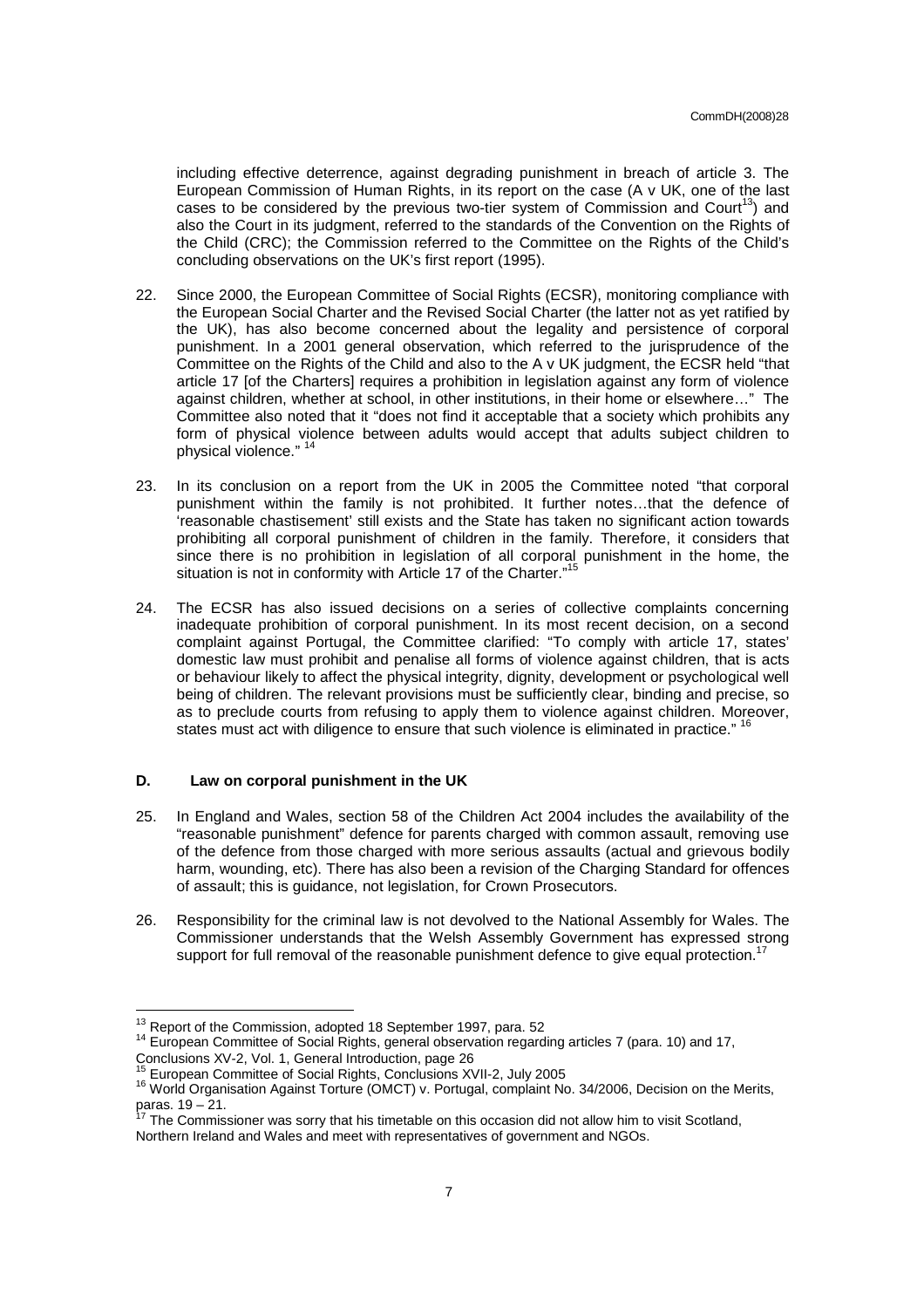#### CommDH(2008)28

- 27. In Northern Ireland, the law is similar to that for England and Wales, established through The Law Reform (Miscellaneous Provisions) (Northern Ireland) Order 2006, article 2. The Commissioner notes that the introduction of this law is currently under judicial review in an action brought by the NI Commissioner for Children and Young People.
- 28. In Scotland, section 51 of the Criminal Justice (Scotland) Act 2003 introduced the concept of "justifiable assault" of children, defining hitting with implements, blows to the head and shaking to be unjustifiable. Courts have to consider a list of factors in determining whether a particular assault is "justifiable". The Commissioner understands that while the UK Government retains overall responsibility for fulfilling its human rights obligations, responsibility for this area of law is devolved to the Scottish Parliament. The Commissioner emphasises that a law allowing the definition of "justifiable assaults" on children is not compliant with the human rights standards set out above, a position he knows is shared by Scotland's Commissioner for Children and Young People.

# **E. Review of section 58 of the Children Act 2004**

- 29. In 2004, when what became section 58 was being debated in Parliament in relation to England and Wales, the responsible Minister promised that the Government would review the practical consequences of section 58 and seek parents' views on "smacking" children. An alternative provision which would have removed the equal protection defence completely was heavily defeated: the majority (Labour) political party insisted its members vote against this proposal, applying what is known in Parliament as "a three-line whip".
- 30. The Department for Children, Schools and Families carried out the review of section 58 in 2007, which included a broad public consultation, a poll of parental opinion, in-depth research with a small group of children and young people into their overall views on discipline and physical punishment and a review of some other evidence. The Commissioner has studied the various reports. He is concerned to note that, while the Review report includes a short section on "The International Context", there was no serious attempt to consider the human rights implications of section 58.
- 31. When it issued the results of the review, in October 2007, the Department stated that the law would be retained in its present form "in the absence of evidence it is not working satisfactorily". However, in doing so it appears to have overlooked or dismissed the overwhelming response to the broad consultation. The Department's own overview of the results states: "Respondents generally felt that section 58 of the Children Act 2004 had made little positive impact on children, families and those working with them. It was considered that section 58 has not improved legal protection in cases of alleged assault by their parents. Many respondents felt that the only way to protect children is to ban physical discipline outright". The overview also confirms: "Most commented that the legal position on the physical punishment of children is confusing for both parents and professionals and makes it difficult to make sound judgments of potential child abuse incidents. (…) The general opinion of researchers was that changes to the law have not deterred parents from using unacceptable levels of physical punishment in bringing up their children (…). It was felt that as a result, agencies find it difficult to send clear messages about discipline to parents… most respondents considered the legal position relating to the physical punishment of children to be widely misunderstood by those working with children and families (…). Some respondents were concerned that changes to the law may have had a discriminatory effect on children that had different skin tones. It was feared that black children would be more at risk of not receiving the protection they need because a mark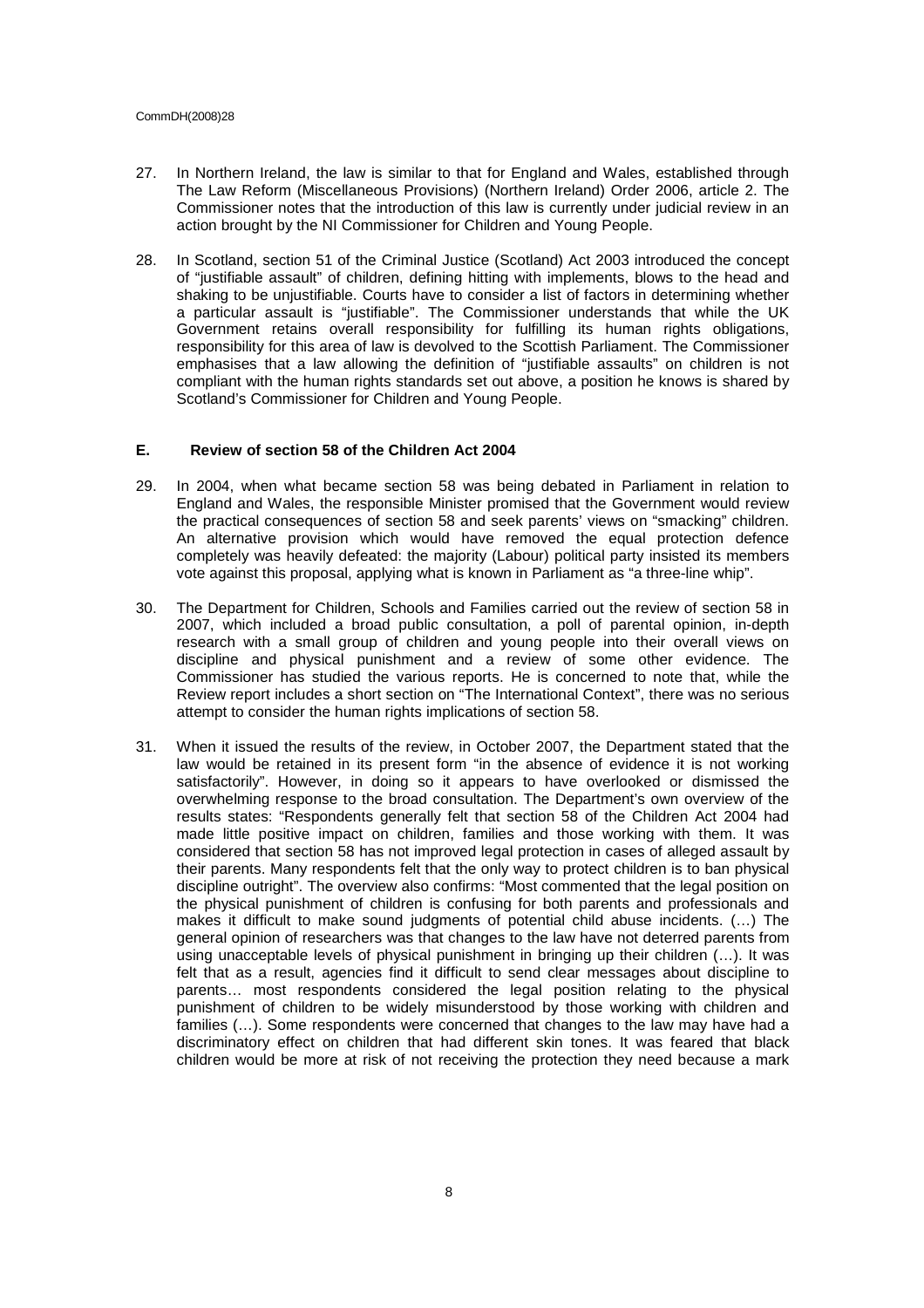might not show up as easily as on a white child (…) An overwhelming majority called for children to enjoy the same rights to protection as adults".<sup>18</sup>

- 32. The Department points out in its report of the review, reasonably enough, that people responding to the consultation are self-selecting and not necessarily representative, and may be taking part in organised lobbying.<sup>19</sup> But it would be fair also to point out that the "Children are Unbeatable!" Alliance<sup>20</sup> includes over 400 organisations and many individuals campaigning for equal protection for children. Opposition to prohibition of all corporal punishment, as has been the case in some other Council of Europe Member States, appears to come from minority Christian groups who believe they have a biblical right or even duty to chastise their children physically. While everyone has freedom of religious belief, such beliefs cannot be allowed to lead to actions which breach others' fundamental rights to physical integrity and human dignity.
- 33. As part of the Review, the Government also commissioned limited research with children, although not about law reform. A summary of the results states: "Many children accepted that discipline and punishment were an important part of growing up and whilst it was often unpleasant it was necessary. However, most felt that smacking was out of place in modern childhood, and that other punishments were more effective in bringing about reflection, changing behaviour and supporting good and close relationships with parents. Whilst smacking was the most feared form of punishment, it was the emotional distress and humiliation that can be caused by smacking, rather than any physical pain, which children feared".<sup>21</sup> The Commissioner has also seen innovative research carried out by Save the Children and other NGOs into children's views on this issue across the UK $^{22}$ : they confirm the significant hurt which smacking causes children, in particular young children.
- 34. The Commissioner welcomes the Review process but regrets that the consultation with children about their experience of violence in the home was extremely limited. The Commissioner is also surprised at the emphasis given to the views of parents, ascertained through questions put in "Omnibus" polls by Ipsos MORI. These found that "at the current time, the majority of parents (both current and ever) think that the law should allow parents to smack children". The survey suggests that in general most parents believe there are more effective methods for managing children's behaviour than smacking, and that there has been some change in attitudes to smacking, with – positively – younger parents tending to hold more negative opinions about smacking than older parents. Nevertheless,

<sup>&</sup>lt;sup>18</sup> Department for Children, Schools and Families, Section 58 of the Children Act 2004 Review (consultation): analysis of responses to the consultation document, overview, page 3. All the Review documents are at <u>http://www.dfes.gov.uk/publications/section58review/index.shtml</u>).<br><sup>19</sup> *Review of Section 58 of the Children Act 2004, Department for Children, Schools and Families, 2007,* 

 $para. 20$ 

The NGO Alliance, "Children are unbeatable!", including more than 400 organisations, has been campaigning for equal protection for children (complete removal of the "reasonable punishment" defence) since 1998. It includes, notably, the National Society for the Prevention of Cruelty to Children (NSPCC) and all the major children's organisations, the Royal College of Paediatrics and Child Health and organisations representing all elements of child protection, etc.

<sup>21</sup> Review of Section 58 of the Children Act 2004, Department for Children, Schools and Families. para. 35; see also: A Study into Children's Views on Physical Discipline and Punishment, prepared for DCSF and COI by Sherbert Research, October 2007.<br><sup>22</sup> It hurts you inside — children talking about smacking, Carolyne Willow and Tina Hyder, National

Children's Bureau and Save the Children UK,

It's a HIT, not a "smack" - a booklet about what children think about being hit or smacked by adults, Goretti Horgan, Save the Children Northern Ireland, 2002.

It doesn't solve anything - A report on the views of children and young people about the use of physical punishment, Elizabeth Cutting, Save the Children in Scotland, 2001

Listen Up! Children Talk: About Smacking, Anne Crowley and Cea Vulliamy, Save the Children Programme in Wales, 2002.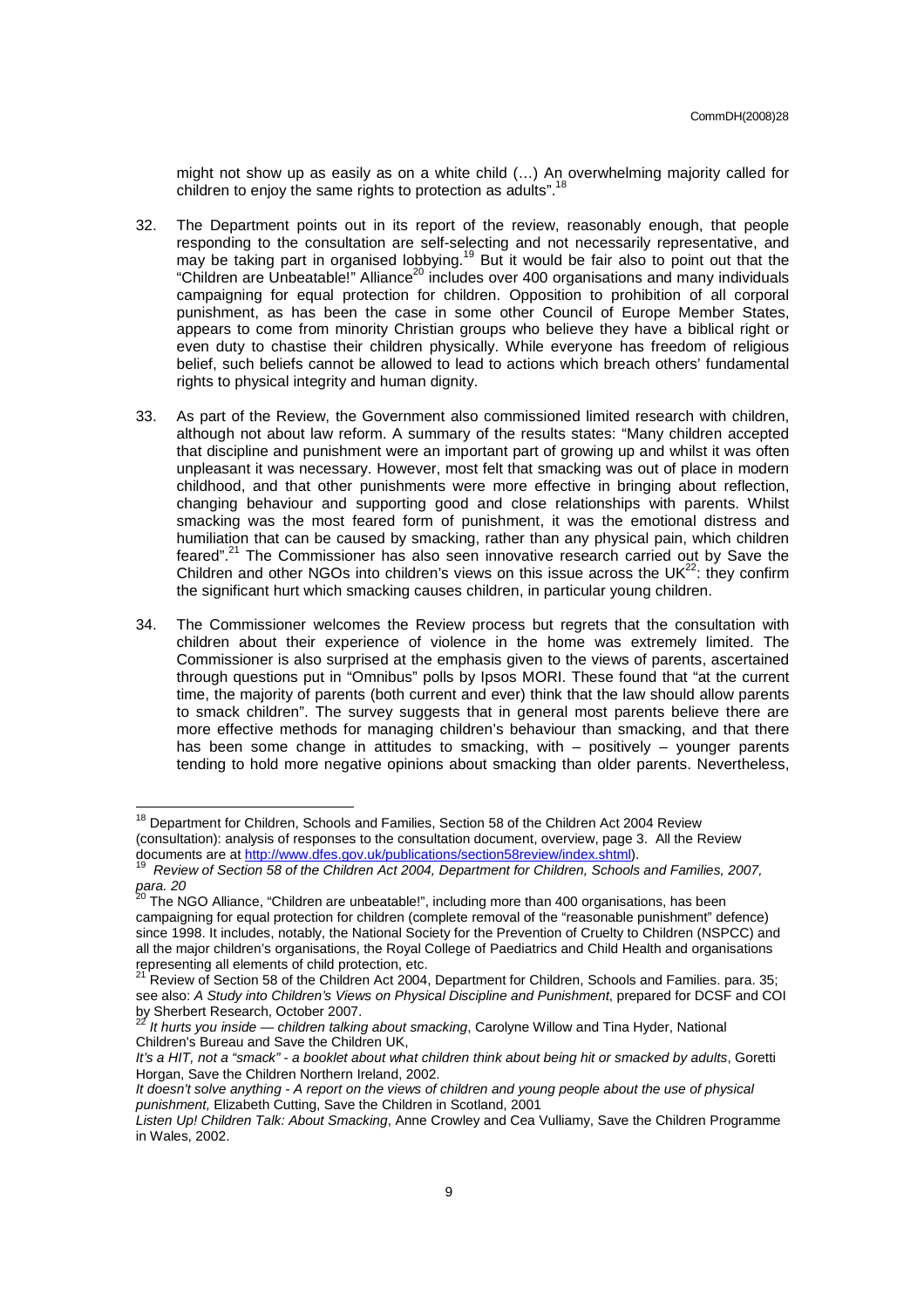$\overline{a}$ 

the survey concludes that around half of all parents think "it is sometimes necessary to smack a naughty child and many say they have smacked at least one of their children".

# **F. UK Government's current policy**

- 35. The Commissioner understands from the conclusions of the report of the section 58 Review that the UK government ''does not condone smacking and believes that other methods of managing children's behaviour are more effective". However, the Government appears to feel, in contrast to the overwhelming professional view and that of the UK's four Children's Commissioners, that removing the defence completely would be a step too far in relation to intervention in family life: "… unless there are clear reasons to intervene, parents should be able to bring up their children as they see fit" $24$ .
- 36. The Commissioner notes that international human rights obligations were not an explicit part of the formal review of Section 58. In relation to the relevant human rights standards, the UK Government has stated that it regards the current law as adequate to meet its obligations under the Convention on the Rights of the Child. In correspondence with the Commissioner, the responsible Minister wrote in July 2007 in relation to the CRC: "Although the Convention rights have not been incorporated into our domestic legislation, there are no grounds for questioning the compliance of English law under that Convention. The UN respect contracting states' rights to retain their own national systems and legal rules and to implement their obligations accordingly, and proportionately...".<sup>25</sup> However, Articles 26 and 27 of the Vienna Convention on the Law of Treaties 1967, accepted by the UK, state: "[e]very treaty in force is binding upon the parties to it and must be performed by them in good faith".
- 37. The Council of Europe's Committee of Ministers is still supervising the execution of the judgement in the case of A v UK  $^{26}$   $^{27}$ . In relation to this case, a submission made to the Committee of Ministers by a NGO in February 2008 provides details of new sentencing guidelines, including on assaults against children, issued by the Sentencing Guidelines Council<sup>28</sup>. These guidelines suggest that courts may consider, as a mitigating factor in sentencing, "circumstances where the defendant has been charged with an assault occasioning actual bodily harm and the court finds as fact that the defendant only intended to administer lawful chastisement to the child, and the injury that was inflicted was neither intended nor foreseen by the defendant."
- 38. While of course the Commissioner accepts that courts may consider as a mitigating factor in sentencing the fact that an injury inflicted was neither intended nor foreseen by the defendant, he finds it strange that a specific mitigating factor for parents who "only" intended to administer lawful chastisement is proposed. It suggests a trivialising of physical punishment and indicates a widening of the influence of the "reasonable punishment" defence into cases involving serious injury.

 $^{23}$  A study into the views of parents on the physical punishment of children for the DCSF, Ipsos MORI Social Research Institute, October 2007, summary of findings, page 3.

<sup>24</sup> Review of Section 58 of the Children Act 2004, Department for Children, Schools and Families, para. 55 <sup>25</sup> Letter from Kevin Brennan, Parliamentary Under-Secretary of State, DCSF, to Commissioner, 11 July 2007.

<sup>&</sup>lt;sup>26</sup> The UK government interprets the ECHR as not requiring a total ban on corporal punishment and this has been the position in the A v UK case. The 1998 judgement found the UK had failed to provide adequate protection from corporal punishment; this included a failure to provide an effective deterrence. If the law permits children to be hit, then clearly there can be no effective deterrence.<br><sup>27</sup> The Ministers Deputies decided to resume consideration of this case at the latest at their 1035th meeting

<sup>(16-18</sup> September 2008).<br><sup>28</sup> Sentencing Guidelines Council, *Overarching Principles: Assaults on children and cruelty to a child,* 

Definitive Guideline, March 2008.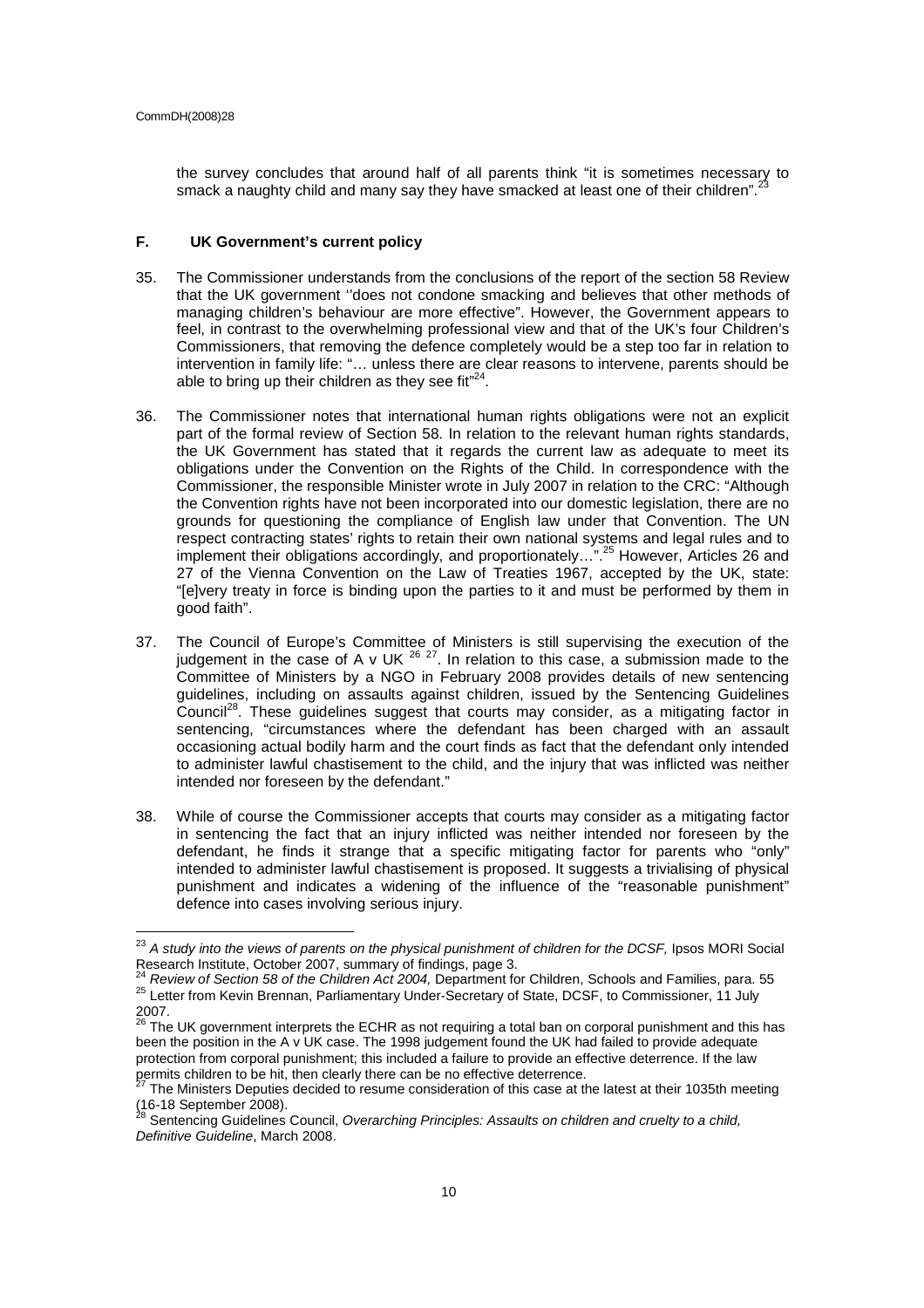# **G. Other UK views on corporal punishment policy**

- 39. In January 2006, the UK's four Children's Commissioners issued a joint statement calling for urgent legislation: "Children have the same right as adults to respect for their human dignity and physical integrity and to equal protection under the law, in the home and everywhere else. There is no room for compromise, for attempting to define 'acceptable' smacking. This has been confirmed by United Nations and Council of Europe human rights monitoring mechanisms, and by the Westminster Parliamentary Joint Committee on Human Rights. The UK has been told repeatedly since 1995 that to comply with its human rights obligations, the reasonable punishment defence must be removed completely in all four countries of the UK".
- 40. The Commissioner notes that the UK's Parliamentary Joint Committee on Human Rights has also expressed its view that: "We do not think that the very clearly expressed views of the Committee on the Rights of the Child can be ignored. As the only body charged with monitoring compliance with the obligations undertaken by States in the Convention on the Rights of the Child, its interpretations of the nature and extent of those obligations are authoritative. In our view, the Committee has consistently made clear that corporal punishment of children is a serious violation of the child's right to dignity and physical integrity, and that states must both introduce a legislative prohibition of such punishment at the same time as measures for educating the public about the negative consequences of corporal punishment. In the light of this, we do not consider that there is any room for discretion as to the means of implementing Article 19 Convention on the Rights of the Child as interpreted by the Committee on the Rights of the Child: it requires the reasonable chastisement defence to be abolished altogether."<sup>29</sup>
- 41. The Commissioner also notes that in a very recent report, on the Use of Restraint in Secure Training Centres, the Joint Committee was concerned at the Government's apparent lack of respect for the interpretation of the CRC by the Committee on the Rights of the Child in its General Comments, including its General Comment No. 8 on corporal punishment: "We regard these comments as being fundamental to an understanding of the State's obligations under the UNCRC".<sup>3</sup>

# **H. Conclusions and recommendations**

- 1. As international and European human rights treaty bodies have reiterated, respect for human dignity and physical integrity are the foundation of human rights. Maintaining a law which allows some level of violence to be justified as punishment or discipline is not in compliance with human rights. That children, uniquely, should have less protection under the criminal law from assault is additionally discriminatory and unimaginable, given children's obvious special vulnerability. It is inconceivable that any Member State would defend less legal protection from assault for any other population group – women, people with disabilities, elderly people. Children are more dependent and defenceless in relation to adults and need more rather than less protection.
- 2. More or less universal traditional acceptance of violent discipline has clouded and delayed acceptance of the need for law reform and other measures to eliminate it. But now that the issue and its human rights implications have become highly visible and children's own testimonies and experiences are being taken seriously, there can be no excuse for further delay.

 $^{29}$  Joint Committee on Human Rights, 19<sup>th</sup> Report of 2003-4 Session, *Children Bill*, HL Paper 161, HC 537, 21 September 2004, para. 156.

 $30$  Joint Committee on Human Rights, 11<sup>th</sup> report of session 2007-2008, The Use of Restraint in Secure Training Centres, HL Paper 65, HC 378, 26 February 2008, para. 30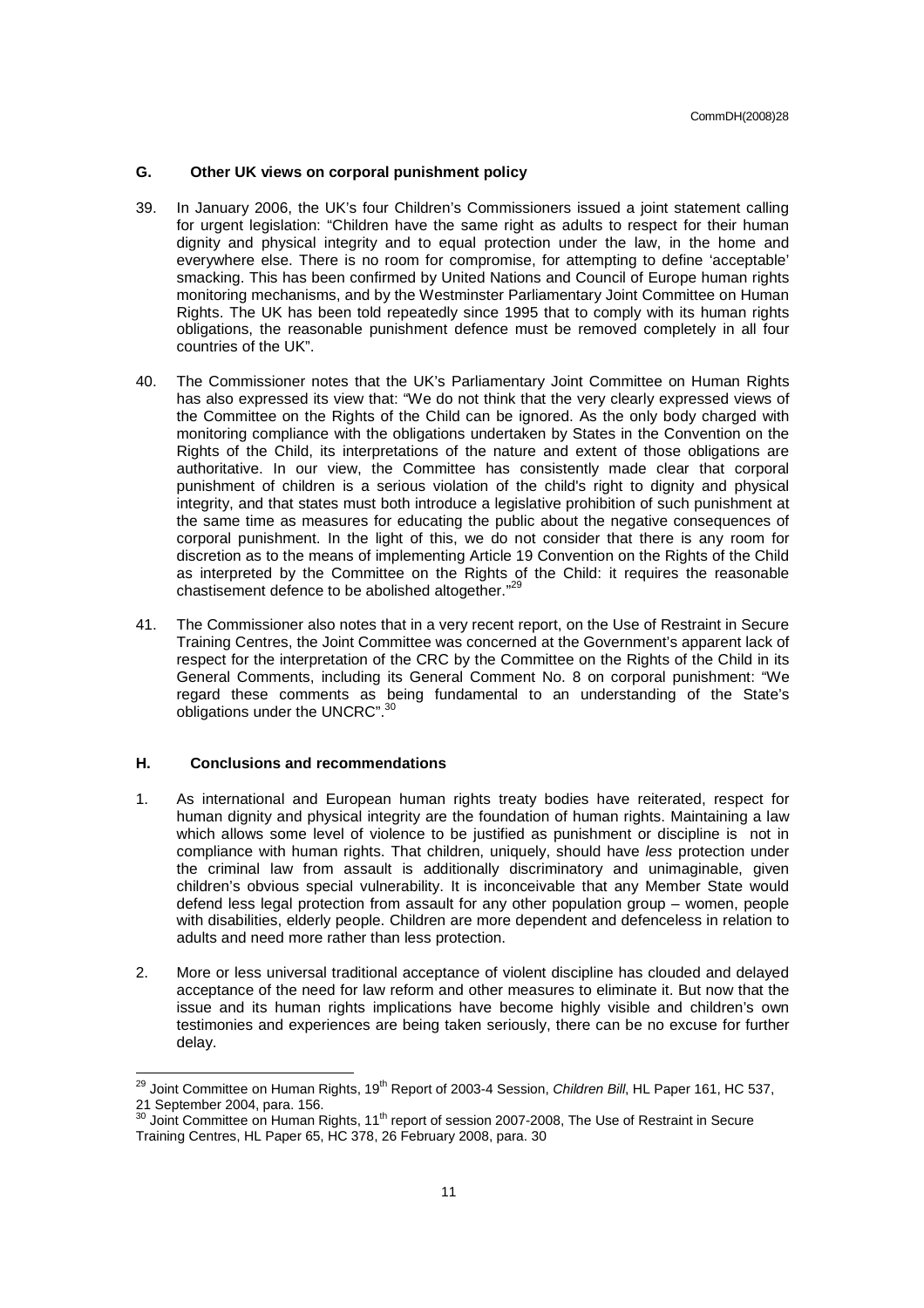#### CommDH(2008)28

- 3. The Commissioner appreciates that there are concerns about implementing law reform in the best interests of children. But given the strong support for reform expressed by the organisations representing those working in child protection, it is plain that these concerns can be met. The Committee on the Rights of the Child provides detailed guidance on this in its General Comment No. 8, which the Commissioner commends - for example: "The principle of equal protection of children and adults from assault, including within the family, does not mean that all cases of corporal punishment of children by their parents that come to light should lead to prosecution of parents. The de minimis principle - that the law does not concern itself with trivial matters - ensures that minor assaults between adults only come to court in very exceptional circumstances; the same will be true of minor assaults on children. States need to develop effective reporting and referral mechanisms. While all reports of violence against children should be appropriately investigated and their protection from significant harm assured, the aim should be to stop parents from using violent or other cruel or degrading punishments through supportive and educational, not punitive, interventions…"<sup>31</sup>
- 4. The Commissioner believes that there is acceptance among Government ministers that legislation to completely remove the "reasonable punishment" defence in England, Wales and Northern Ireland (and similar reform in Scotland) and thus to give children equal protection under the law on assault, has become inevitable, given the strong human rights arguments and overall progress across Europe. The Commissioner welcomes the change in language when talking about corporal punishment and notes that the government now "does not condone smacking". Without a change in the law, however, this position of not condoning smacking lacks credibility. Such reform would be in line with the Government's overall aim to improve children's well-being.
- 5. The Commissioner recommends:
	- a. That the "reasonable punishment" defence should be removed completely by amendment to section 58 of the Children Act 2004 for England and Wales and to article 2 of The Law Reform (Miscellaneous Provisions) (Northern Ireland) Order 2006;
	- b. That section 51 of the Criminal Justice (Scotland) Act 2003 should be reformed similarly to remove the concept of "justifiable assault" on children and ensure that the criminal law applies equally to assaults on children;
	- c. That governments throughout the UK should develop an awareness and education programme on children's rights to protect and promote positive parenting without violence. Also, children should be informed of their right to protection from all forms of violence and told about the services and assistance, including of a confidential nature, that are available to them.

<sup>&</sup>lt;sup>31</sup> General Comment No. 8, para. 40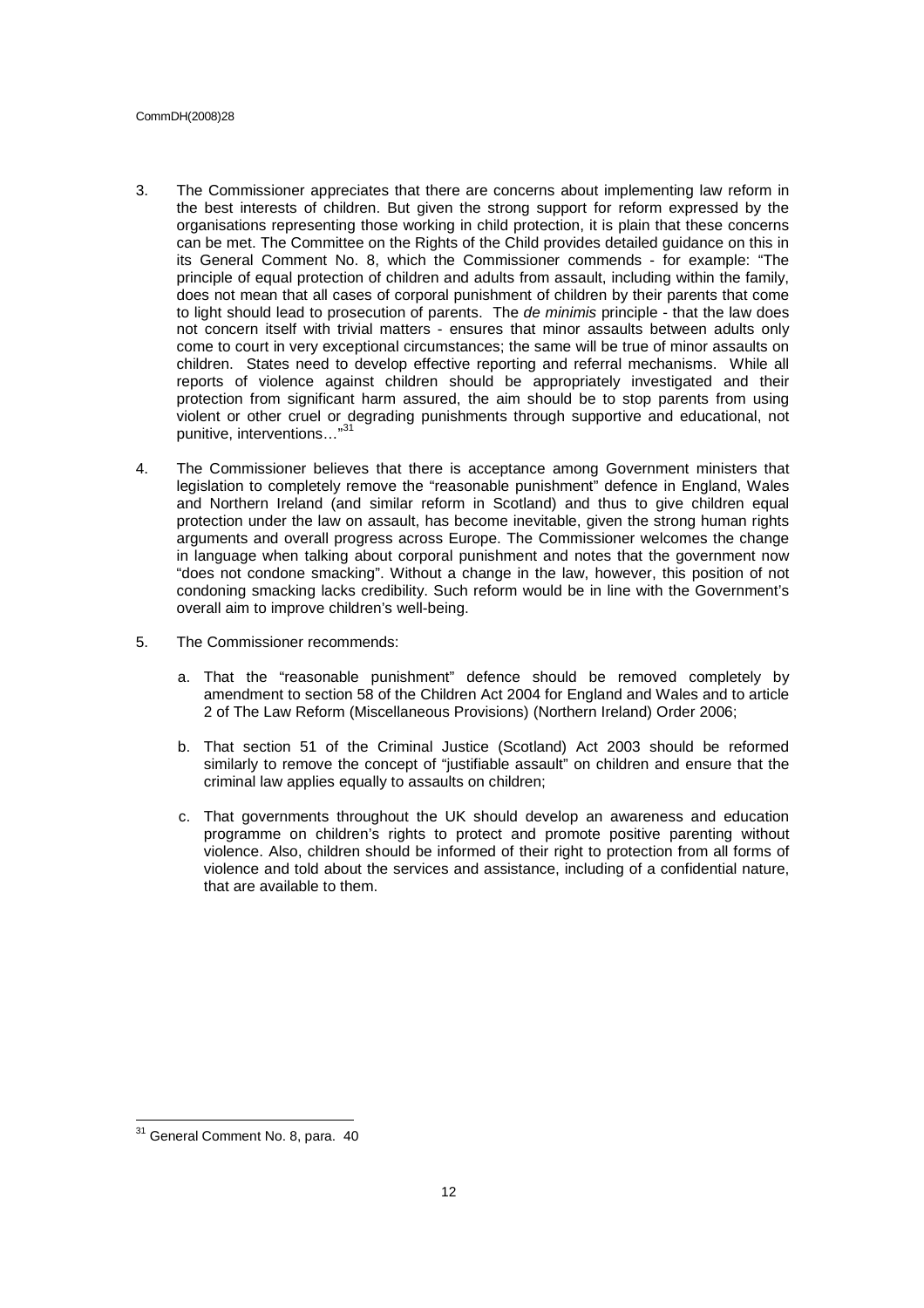# **Appendix**

# Following his visit to the United Kingdom on February 5 – 8 and 31 March to 2 April 2008

# Issues reviewed: Corporal Punishment

The United Kingdom (UK) Government and devolved administrations are fully committed to the United Nations Convention on the Rights of the Child (UNCRC). This is reflected in the importance given to policies and actions to improve the lives of children and young people across the UK. The Government's aim is for the UK to be the best place in the world to grow up, and the UK Government and each of the devolved administrations all have strategies that put children at the heart of the agenda. The UNCRC has an important role to play in achieving this: many initiatives over the last few years have the principles of the UNCRC as their basis. Promoting the safeguarding and welfare of children and young people, including protecting them from violence, abuse and neglect, is central to this. The UK Government and devolved administrations have taken a range of measures, including strengthening the law, to give greater protection to children.

In addition the Human Rights Act 1998 came into force fully on 2 October 2000. The Act enshrines the European Convention on Human Rights (ECHR) in UK law. Since its enactment, the Human Rights Act has made the rights set out in the Articles of the ECHR enforceable in the UK courts.

# **Part I. Corporal Punishment**

# A. Introductory remarks

3. The UK Government and devolved administrations do not accept that the term violence is appropriate for the level of physical punishment for which the defence of reasonable punishment is available in English or Northern Irish law or for which the defence of justifiable assault is available in Scots law.

# B. Prevalence of corporal punishment in the UK

# Paragraphs 4 to 9

The 2007 review of Section 58 of the Children Act 2004 included a survey of parental opinion on smacking. 1,822 parents across England and Wales took part in the survey which was designed to give a good, statistically representative sample, and which included information on the incidence of smacking. The sample reflects the population in England and Wales in terms of region and area types, and respondent demographics.

The unacceptable behaviour reported to Childline and the other organisations referred to in the Commissioner's report would be covered by the current law which precludes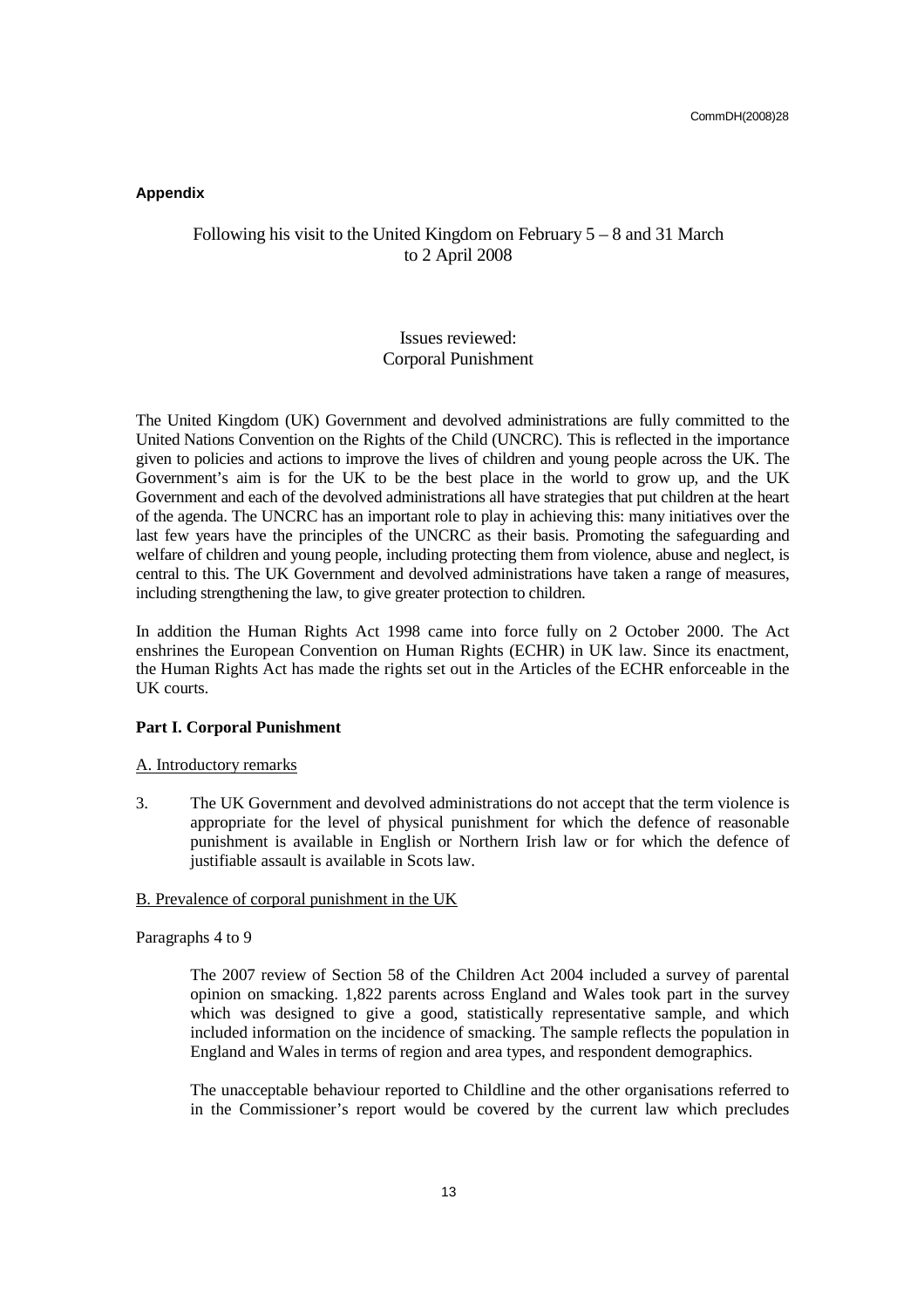'physical abuse'. There is legislation in place to deal with these sorts of cases – including any treatment which would constitute a breach of Article 3.

## C. International human rights framework and standards

Paragraphs 10-24

The UK Government and devolved administrations note the Commissioner's comments, and would highlight that the European Court of Human Rights (ECtHR) has not condemned corporal punishment per se. It did not decide in the A case that all physical punishment is contrary to Article 3. Nor has it done so since.

In relation to the point made about Article 17 of the European Social Charter the UK Government would point out that the view taken by the ESCR is inconsistent with the view taken by the ECtHR which as noted above has not condemned physical punishment per se. The UK Government does not accept that punishment for which the defence of reasonable punishment is available in England, Wales and Northern Ireland (and for which the equivalent defence of justifiable assault is available in Scotland) constitutes violence within the meaning of Article 17. The UK Government supports human rights, does not tolerate criminal violence against children and has taken steps to strengthen its child protection measures across a range of policy areas, as have the devolved administrations. The UK Government will address the concerns of the ESCR when it next reports on Article 17 in 2010.

D. Laws on corporal punishment in the UK

25. It is correct that prosecutors' guidance is not contained in legislation. However, prosecutors in England & Wales, Northern Ireland and Scotland are required by the UK's Human Rights Act 1998 to make decisions on the charging and prosecution of offences in accordance with the European Convention on Human Rights. In addition, all domestic courts and tribunals determining questions which have arisen in connection with a Convention right must take into account judgments of the ECHR. The Charging Standards on offences against a person acknowledge the additional vulnerability of children.

The Crown Prosecution Service have been monitoring use of the defence of reasonable punishment since summer 2007. There has been no case of the defence being used during that period.

27. The High Court in Northern Ireland rejected all the Commissioner's<sup>\*</sup> complaints and ruled that Article 2 is ECHR compliant. The Commissioner is appealing.

 Guidance was issued to prosecutors in September 2006, providing that the vulnerability of the victim is to be taken into account when deciding what to charge and the level of the charge.

28. Guidance was issued to prosecutors in Scotland by the Crown Office and Procurator Fiscal Service prior to the commencement of section 51 of the Criminal Justice (Scotland) Act 2003, drawing prosecutors' attention to the terms of this section and the

<sup>∗</sup> Northern Ireland Commissioner for Children and Young People [footnote added by Coe]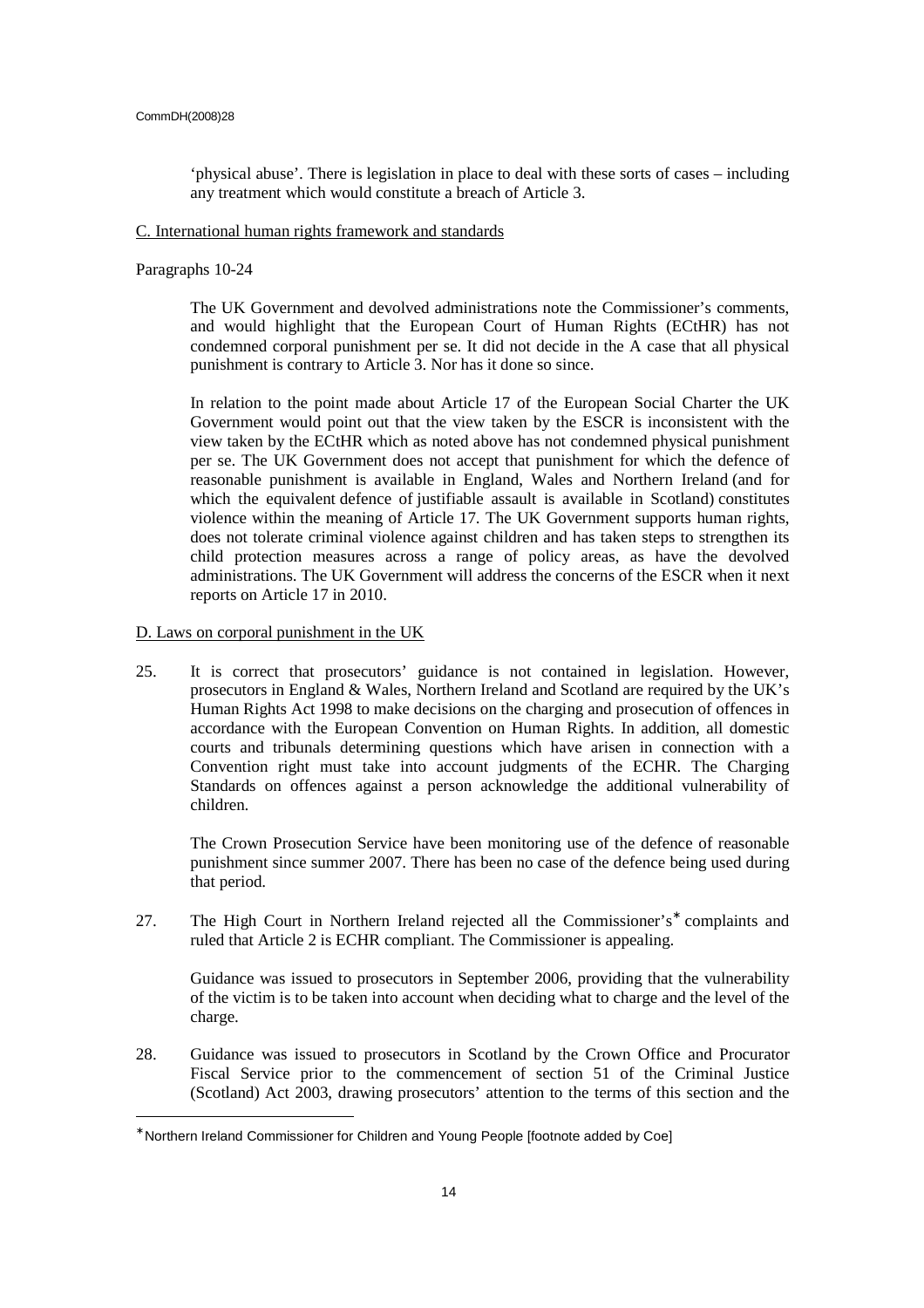decision of the ECtHR in A v. UK, and providing advice on prosecution. The UK reiterates that the European Court in A v. UK did not rule that all assaults on children violate the ECHR.

# E. Review of section 58 of the Children Act 2004

- 29. The amendment tabled in the House of Commons which would have banned smacking was rejected by 424 votes to 75.
- 31. The UK Government would like to highlight that the Review did not have evidence that Section 58 was not working satisfactorily. Many respondents set out their objections to physical punishment, but did not offer evidence that supported their view that section 58 had not increased protection for children. The UK Government received insufficient evidence about the practical consequences of section 58 to justify a change in the law. The UK Government can assure the Commissioner that the Department did not overlook or dismiss the response to the broad consultation. It listened very carefully and analysed closely all the information it obtained, before considering it in the round. It was a very open process. The results were published and the scope of the Review itself went beyond the ministerial commitment. It also included a survey of children and young people, and a series of field visits.
- 32. The UK Government notes that the Children are Unbeatable! Alliance includes a large number of organisations and individuals. However, the survey of parents' views on physical punishment, conducted as part of the Review of section 58, which indicated that almost 70 per cent of parents were opposed to a complete ban, was designed to provide a good statistically representative sample of parents. There were a few responses to the consultation element of the Review from a small number of minority religious groups which supported physical punishment, in some cases even arguing for a return to the position prior to 2004. However these do not lead or drive the opposition to a total ban and there is no evidence that they have much influence on views among the population as a whole.
- 34. The UK Government is grateful that the Commissioner welcomes the Review process. The survey of children and young people was conducted because the Department believed that it was important to find out their views, and this decision took the Review beyond the scope of the ministerial commitment.

# F. Current policy

38. The revised sentencing guidelines for England and Wales do not undermine the increased protection afforded by Section 58. They identify the aggravating and mitigating features to be considered in sentencing. The UK Government does not accept that the fact that a mitigating factor for parents can be that their intention was to administer lawful punishment suggests a trivialising of physical punishment. The Sentencing Guidelines recognise the need for a proportionate punishment. In essence, the Sentencing Guidelines are applying ordinary standards of what is a proportionate punishment where culpability is considered in terms of what the parent intended and foresaw.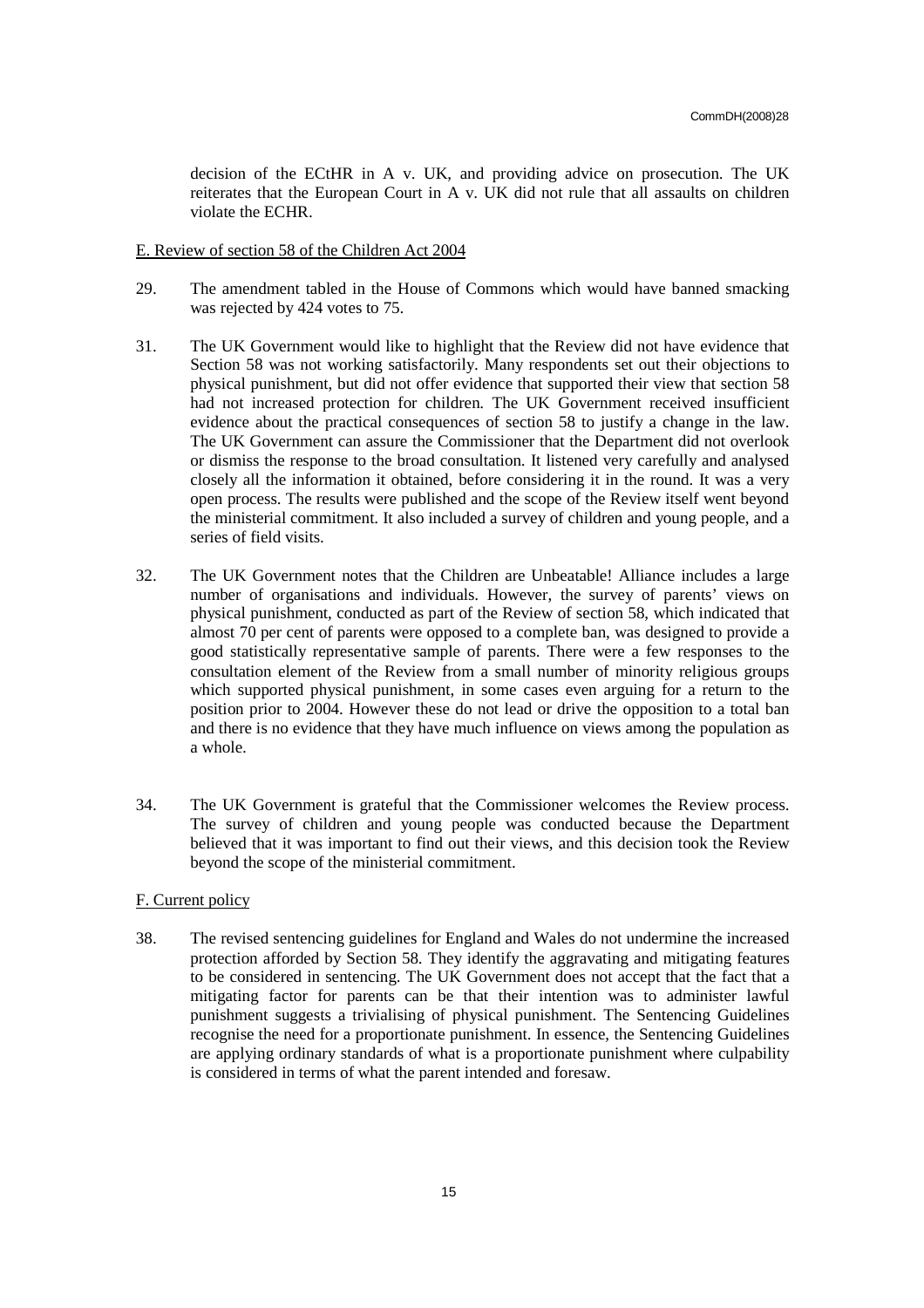#### CommDH(2008)28

# G. Other views on corporal punishment policy

40. The UK Government would point out that at paragraph 154 of that Report the UK Parliamentary Joint Committee on Human Rights said that "We accept that there is nothing on the face of the CRC which requires states to ban corporal punishment in the family. We also accept that Article 19 on its face leaves a degree of discretion to states to decide what type of measures, or combination of measures, to adopt to protect children from violence." (Para 154,  $19<sup>th</sup>$  Report of the Parliamentary Joint Committee on Human Rights (2004)

http://www.publications.parliament.uk/pa/jt200304/jtselect/jtrights/161/16102.htm.

# H. Conclusions and recommendations

# Paragraphs 1-4

 The UK Government and devolved administrations do not accept that the low level of physical punishment for which the defence of reasonable punishment (or justifiable assault in Scotland) can be used, constitutes violence. Children's vulnerability is acknowledged by the revision of the Charging Standard and by the guidance to prosecutors in Scotland. In England, Wales and Northern Ireland an injury which would lead to a charge of common assault against an adult, would in most circumstances be charged as actual bodily harm or higher if the injury was inflicted against a child, for which the defence of reasonable punishment is not available, and the Human Rights Act 1998 and the Code of Prosecutors requires prosecutors to apply the Charging Standard compatibly with the ECHR. In Scotland the guidance to prosecutors makes it clear that any case involving an assault on a child should be prosecuted in one of the higher courts (which can in turn impose longer sentences). As a public authority the prosecution service must act compatibly with Convention rights in terms of the Human Rights Act 1998.

UK Government ministers do not accept that legislation to completely remove the defence of reasonable punishment is inevitable. Scottish Ministers similarly do not accept that legislation to completely remove the defence of justifiable assault is inevitable. The UK Government's position has been made clear in correspondence with the Commissioner and by the Secretary of State for Children, Schools and Families, Ed Balls MP, at his meeting with the Commissioner in April 2008.

5a. The UK does not consider that removal of the 'reasonable punishment' defence (or "justifiable assault" defence in Scotland) is the right approach to the issue of physical punishment of children by their parents. They believe that it is neither necessary nor appropriate, nor that it is required by the ECHR.

The UK is opposed to a total ban on the physical punishment of children because they believe that the current position ensures that the law gives children sufficient protection without unnecessarily criminalising parents who give their children a mild smack. Section 58 of the Children Act 2004 strengthened the legal protection of children by limiting the availability of the defence of 'reasonable punishment' for acts of actual bodily harm, grievous bodily harm and cruelty. The defence is now applicable only to cases charged as common assault. In addition, changes made to the Charging Standard on offences against the person mean the law acknowledges the additional vulnerability of children. The amendments mean that any injury which would lead to a charge of common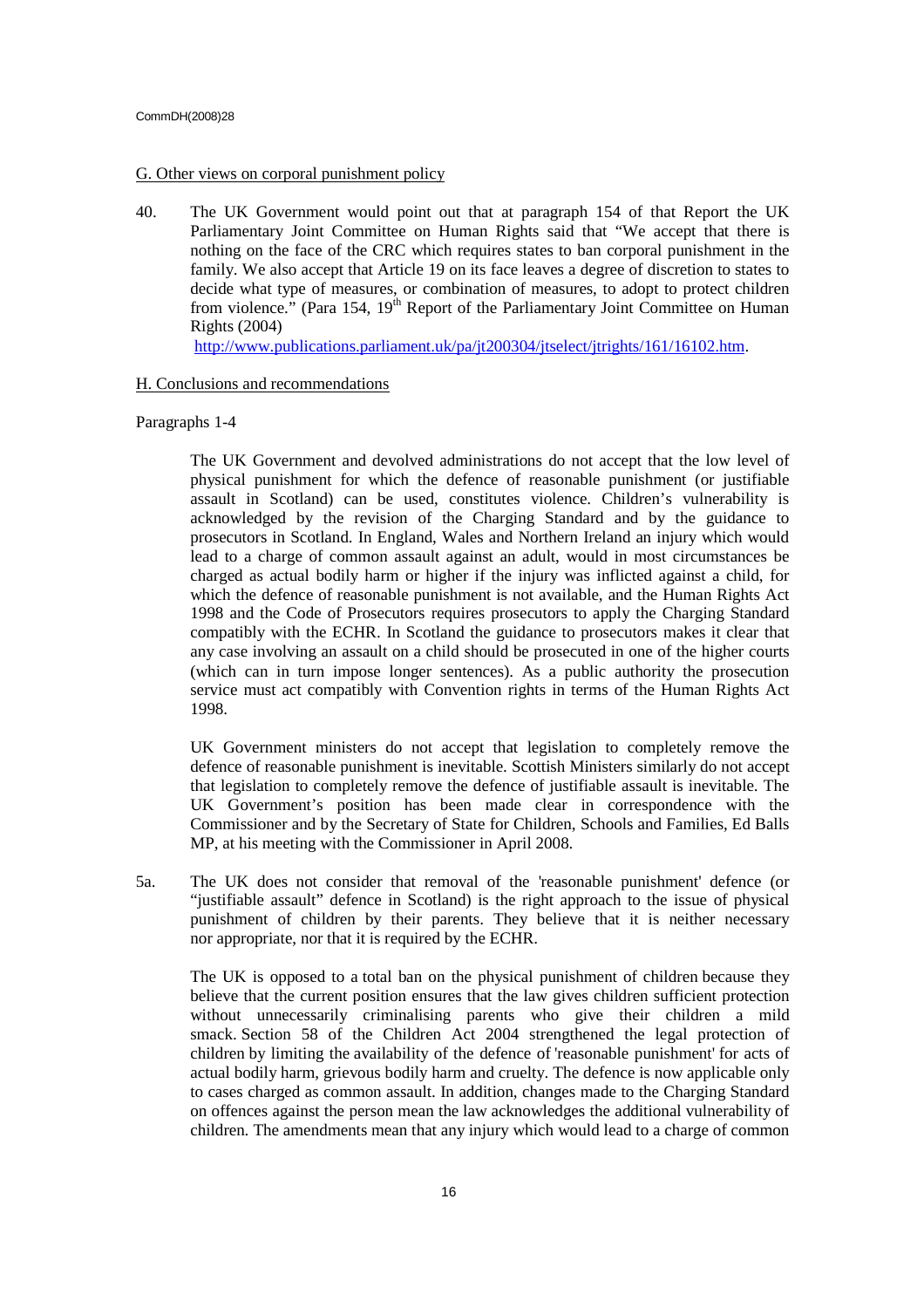assault against an adult would in most circumstances be charged as actual bodily harm or higher if committed against a child, charges for which the defence of reasonable punishment is not available. The Human Rights Act 1998 requires prosecutors to apply the Charging Standard compatibly with the ECHR, and domestic courts and tribunals to take into account jurisprudence of the ECtHR when determining a question which has arisen in connection with a Convention right.

It is very relevant in this context that the Review of section 58 in 2007 found that a majority of parents did not believe that smacking should be banned outright. The UK Government believes that to do this would represent inappropriate interference in family life, and that the current position strikes the right balance.

Section 58 of the Children Act 2004 now means that the defence of 'reasonable punishment' is not available for any act capable of breaching Article 3 of the European Convention on Human Rights. Conduct charged as common assault would not attain a level of severity such that it falls within Article 3.

Legislative provision mirroring that in England and Wales has been made in Northern Ireland, accompanied by guidance to prosecutors. The Human Rights Act 1998 requires prosecutors to act compatibly with the ECHR, and domestic courts and tribunals to take into account jurisprudence of the ECtHR when determining a question which has arisen in connection with a Convention right. The United Kingdom therefore believes it has a Convention-compliant system, and it is only the appeal in the judicial review proceedings in Northern Ireland which justifies the case of A v UK remaining open.

5b. In Scotland section 51 of the Criminal Justice (Scotland) Act 2003 provides that the defence of justifiable assault is not available for any act capable of breaching a child's article 3 rights. Therefore the Scottish Executive's position is that the law in Scotland is compliant with the ECHR. The court must apply a specific test when determining whether the punishment was reasonable (or "justifiable assault"). S.  $51$  (1) and s.  $51$  (2) of the Criminal Justice (Scotland) Act 2003 list the factors to which the court must have regard when determining whether the punishment was "justifiable assault". These factors are: the nature of what was done, the reason for it and the circumstances in which it took place; its duration and frequency; any effect (whether physical or mental) which it has been shown to have had on the child; the child's age; the child's personal characteristics (including sex and state of health) at the time the thing was done; and such other factors as it considers appropriate in the circumstances of the case. These criteria reflect the criteria that the European Court has set out in its case law to assess whether the illtreatment falls within the scope of Article 3. S. 51 (3) provides that a blow to the head, shaking or the use of an implement can never be justifiable. Guidance was issued to prosecutors by the Crown Office and Procurator Fiscal Service prior to the commencement of section 51 of the Criminal Justice (Scotland) Act 2003 drawing prosecutors' attention to the terms of this section to provide advice on prosecution.

The Human Rights Act 1998 requires prosecutors in England and Wales and Northern Ireland to apply the Charging Standard compatibly with the ECHR and requires prosecutors in Scotland to act compatibly with Convention Rights. The Act also requires domestic courts and tribunals to take into account jurisprudence of the ECtHR when determining a question which has arisen in connection with a Convention right. The UK Government therefore believes the UK has a Convention-compliant system, and it is only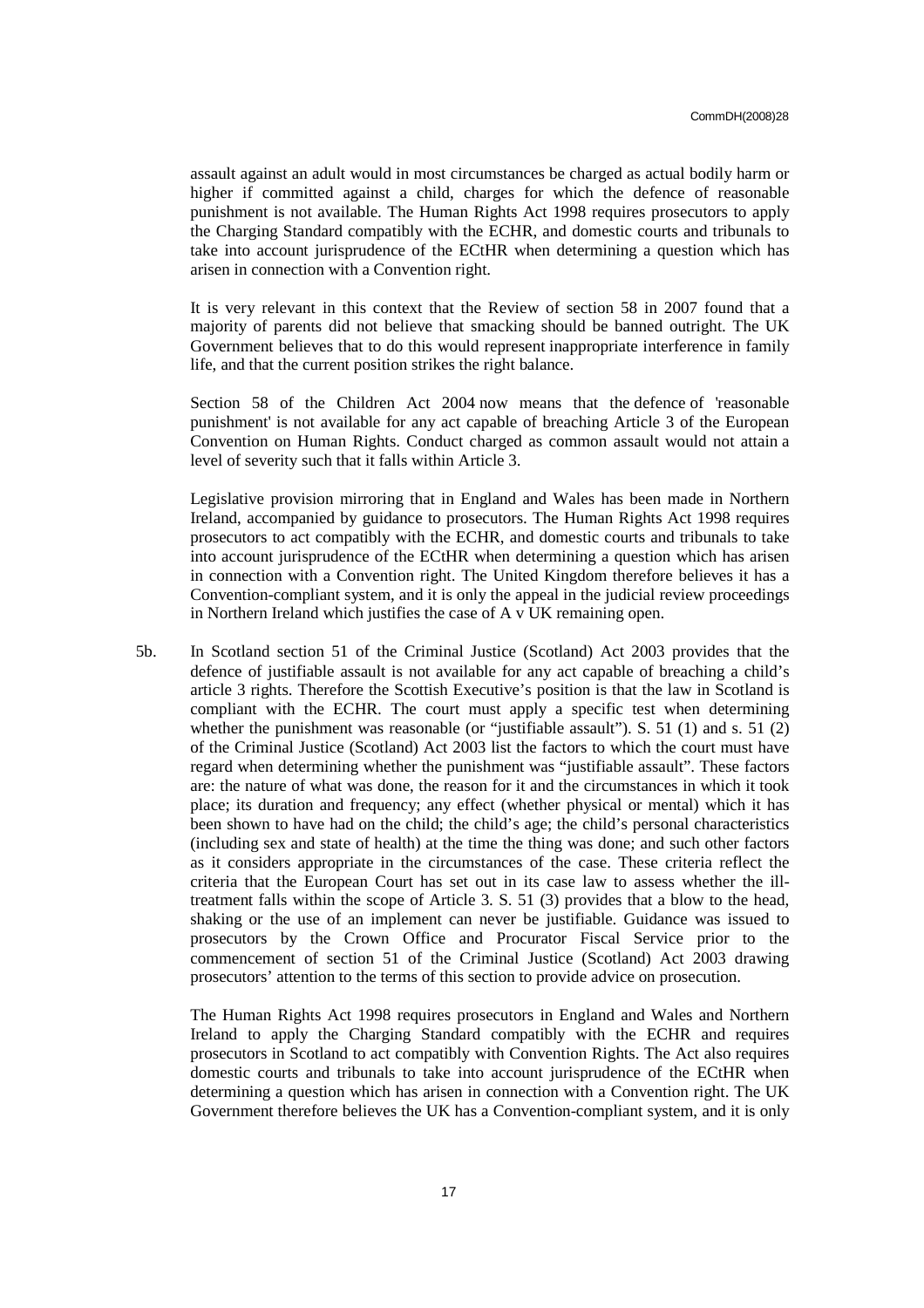the appeal in the judicial review proceedings in Northern Ireland which justifies the case of A v UK remaining open.

5c. The position of the law in relation to physical punishment of children in England and Wales by their parents has been brought to the attention of the public through the public debate and extensive publicity at the time the Children Act 2004 was enacted. Directors of Children's Services were also informed of the publication of the Review of section 58 of the Children Act 2004 in 2007, and were asked to circulate this information to relevant staff working with children and parents. Crown Prosecutors were reminded of section 58 and the Charging Standard in a policy bulletin issued in 2007 and asked to remind the courts, juries and defence lawyers of these changes. Following the section 58 Review, guidance was issued to all police, in particular those in Child Abuse Investigation Units, reminding them of section 58 and the related material in the Charging Standard.

The UK Government has invested significant resources since 2006 in helping parents to access behaviorally-based parenting courses which have a proven record of helping parents to manage their children's behaviour more effectively and without resorting to physical punishment. Over £250m more will be invested between 2008 and 2011. A National Academy for Parenting Practitioners has been set up to work with the parenting workforce to improve the quality and supply of parenting support, with a clear mission to expand the use of these evidence-based programmes. These programmes specifically address parental smacking in the context of sessions focused on teaching and practicing alternative approaches. 'Parent Know How' has been established to provide advice and guidance to parents and 'Parentline Plus' provides a telephone helpline for parents.

In Scotland, the Scottish Executive have issued an information booklet, 'Children, Physical Punishment and the Law' which explains the law in simple terms, details support services, and encourages positive discipline and parenting. There continues to be regular demand for the booklet; since 2004 over 700,000 copies have been distributed to schools, GP surgeries, social work departments etc. and are available in minority languages.

The Scottish Executive has a number of policies and programmes that provide support for parenting, including funding for a range of parenting programmes. The Early Years Framework, which will be launched in autumn 2008, will see a focus on delivering improved outcomes for children and families. It will focus on intervening early to support vulnerable parents and strengthen family capacity to break cycles of inequality, deprivation and ill-health, and tackle social problems before they develop.

The Scottish Executive, in support of Article 42 of the UN Convention on the Rights of the Child which states that Governments should make the Convention known to adults and children has developed a 5 year action plan, in conjunction with key partner agencies, on specific pieces of work to raise awareness of children's rights. In March 2008 the Scottish Executive worked with Scotland's Commissioner for Children and Young People to produce information for young people about the UN Convention on the Rights of the Child. These information booklets (one for primary school age and one for secondary school age children) and posters have been distributed across Scotland with over 200,000 copies sent out so far to all schools, as well as youth groups and out of school care networks. The booklets contain details of services for young people such as the Young Scot helpline and the Scottish Child Law Centre.